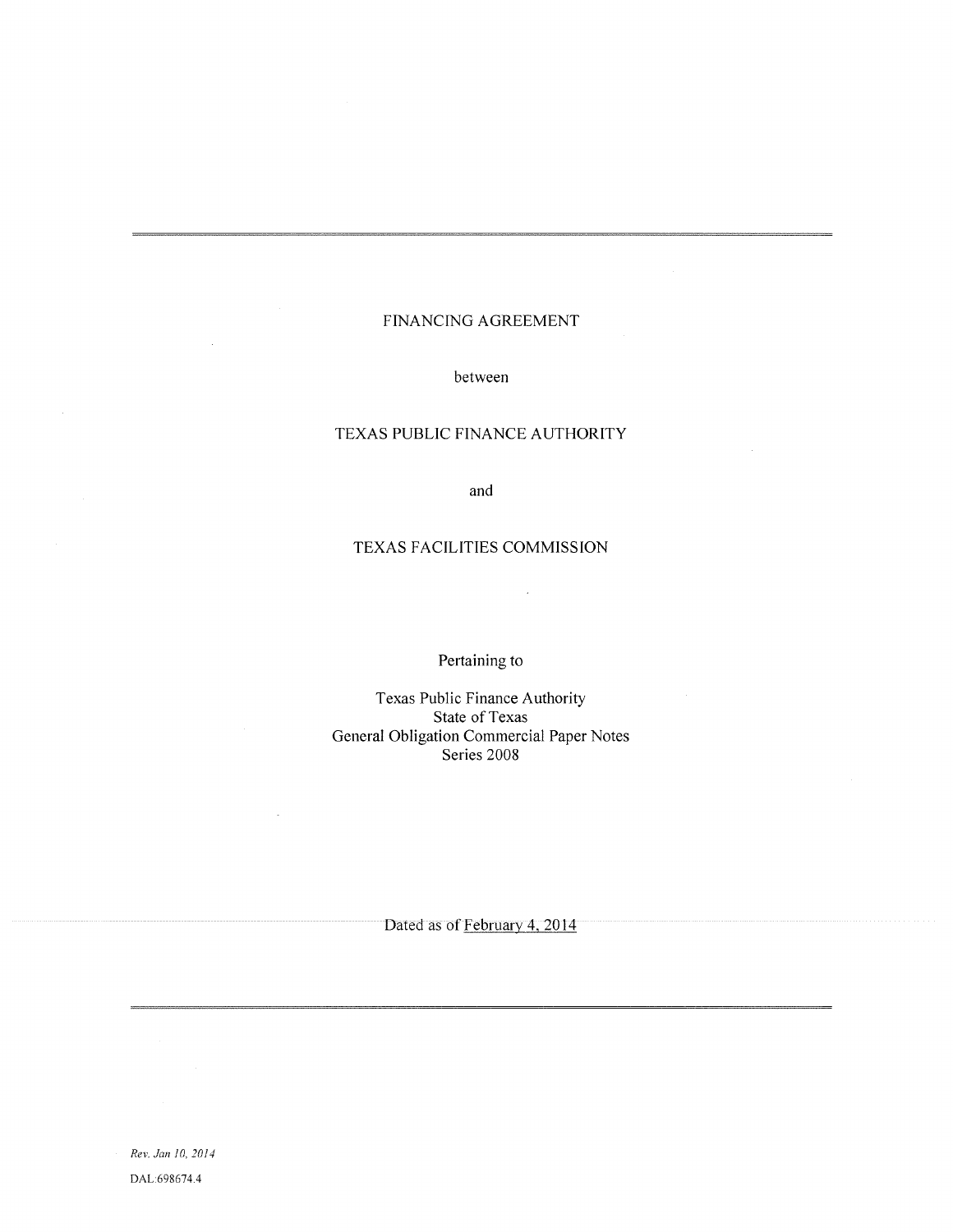## TABLE OF CONTENTS

Page Number

## ARTICLE I

## DEFINITIONS AND OTHER PRELIMINARY MATTERS

## ARTICLE II

### GENERAL REPRESENTATIONS AND WARRANTIES

### **ARTICLE III**

### THE PROJECT

### ARTICLE IV

#### THE NOTES

### ARTICLE V

## PARTICULAR AGREEMENTS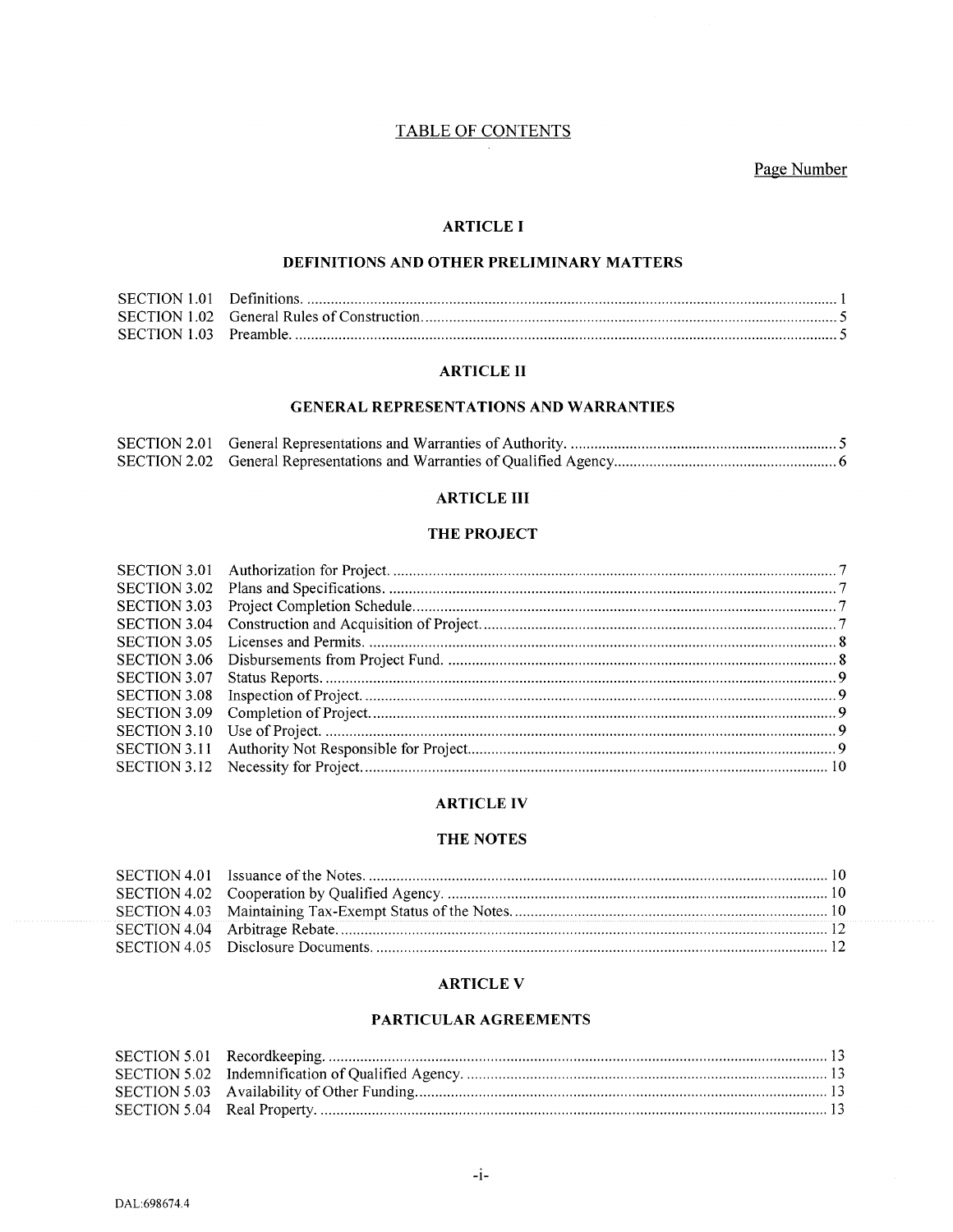## ARTICLE VI

## MISCELLANEOUS PROVISIONS

| <b>EXHIBIT A</b> | Description of the Project               |
|------------------|------------------------------------------|
| <b>EXHIBIT B</b> | Project Completion Schedule              |
| <b>EXHIBIT C</b> | Governmental Project Approvals           |
| <b>EXHIBIT D</b> | Form of Disbursement Certificate         |
| <b>EXHIBIT E</b> | Monthly Status Report Information        |
| <b>EXHIBIT F</b> | Form of Project Completion Certificate   |
| <b>EXHIBIT G</b> | Form of Project Substitution Certificate |
|                  |                                          |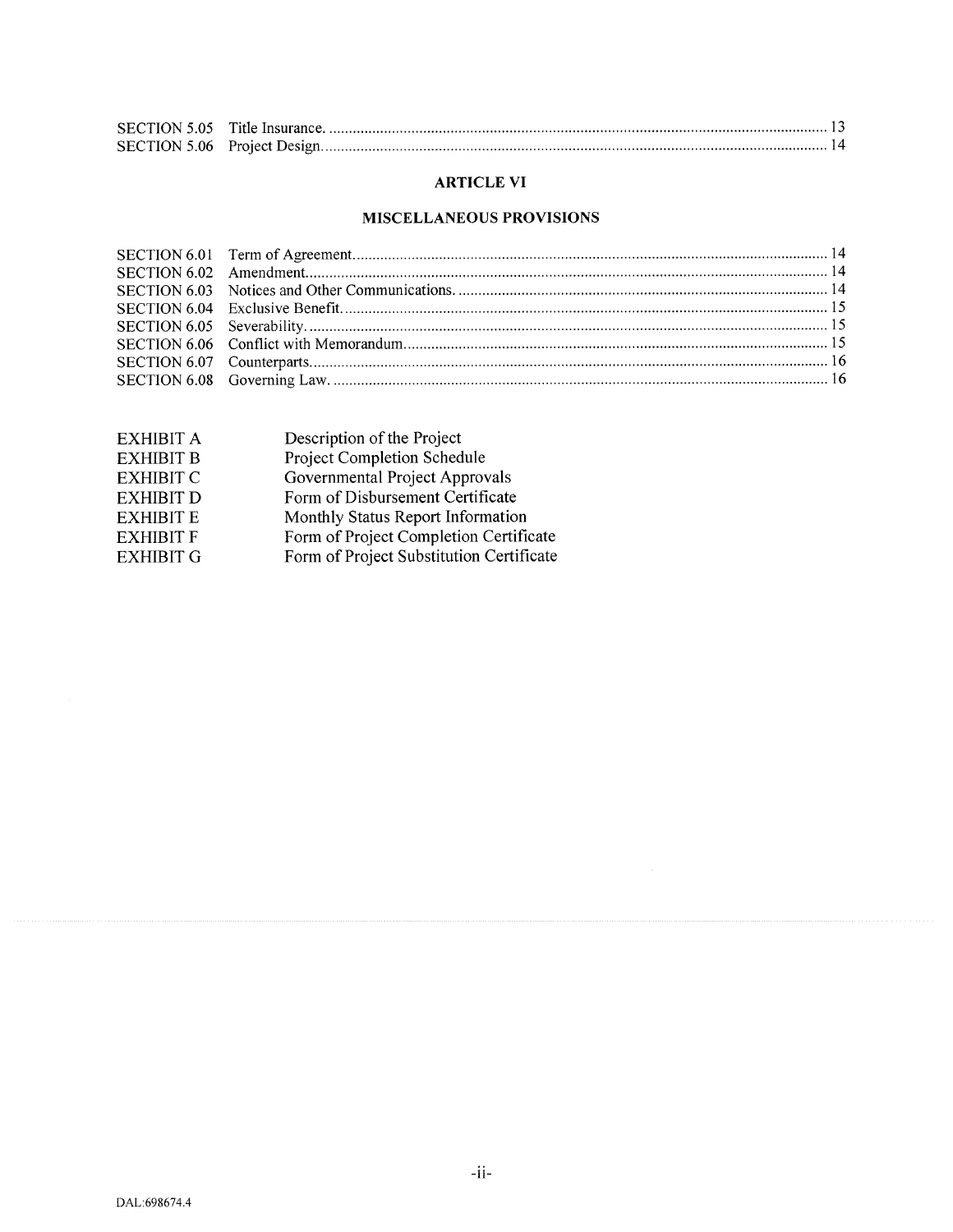#### FINANCING AGREEMENT

FINANCING AGREEMENT, dated as of February 4, 2014, between the TEXAS PUBLIC FINANCE AUTHORITY (the "Authority") and the TEXAS FACILITIES COMMISSION (the "Qualified Agency");

#### WITNESSETH:

WHEREAS, the Authority is authorized to provide financing of certain projects (hereinafter defined) for certain agencies of the State of Texas through the issuance of commercial paper notes pursuant to certain provisions of the Texas Constitution and other statutory and regulatory authorities including, but not limited to, Article III, Section 50-g of the Texas Constitution, Chapters 1232, and <sup>1371</sup> Texas Government Code, as amended, and Part X, Title 34, Texas Administrative Code (collectively, the "Authorizing Law");

WHEREAS, one or more projects of the Qualified Agency have been authorized in appropriations by the Legislature of the State; and

WHEREAS, the parties desire to provide for the financing by the Authority of certain projects for the Qualified Agency;

NOW, THEREFORE, in consideration of the premises, the parties hereto agree as follows:

#### ARTICLE I

## DEFINITIONS AND OTHER PRELIMINARY MATTERS

SECTION 1.01 Definitions.

Except as otherwise provided in this Financing Agreement, the capitalized terms in this Financing Agreement shall have the meanings specified in this section unless the context requires otherwise.

Agency Act - Texas Government Code Title 10, Subtitle D, and other statutes of the State of Texas pursuant to which the Qualified Agency operates.

Appropriation  $Act - SB1$ , Sec. 17.02, p IX-64, Article IX, Acts  $83<sup>rd</sup>$  Legislature, R.S. (2013), and any other act of the Legislature appropriating funds for the Project to the Qualified Agency.

Authority — the Texas Public Finance Authority or any successor thereto.

Authority Regulations – the regulations of the Authority in Part X, Title 34, Texas Administrative Code, as amended.

Authorized Agency Representative — the chief administrative officer of the Qualified Agency or any member of the staff of the Qualified Agency designated by the chief administrative officer or by the governing body of the Qualified Agency as an authorized representative.

Authorizing Law – means the "Authorizing Law" as defined in the preamble of this Financing Agreement.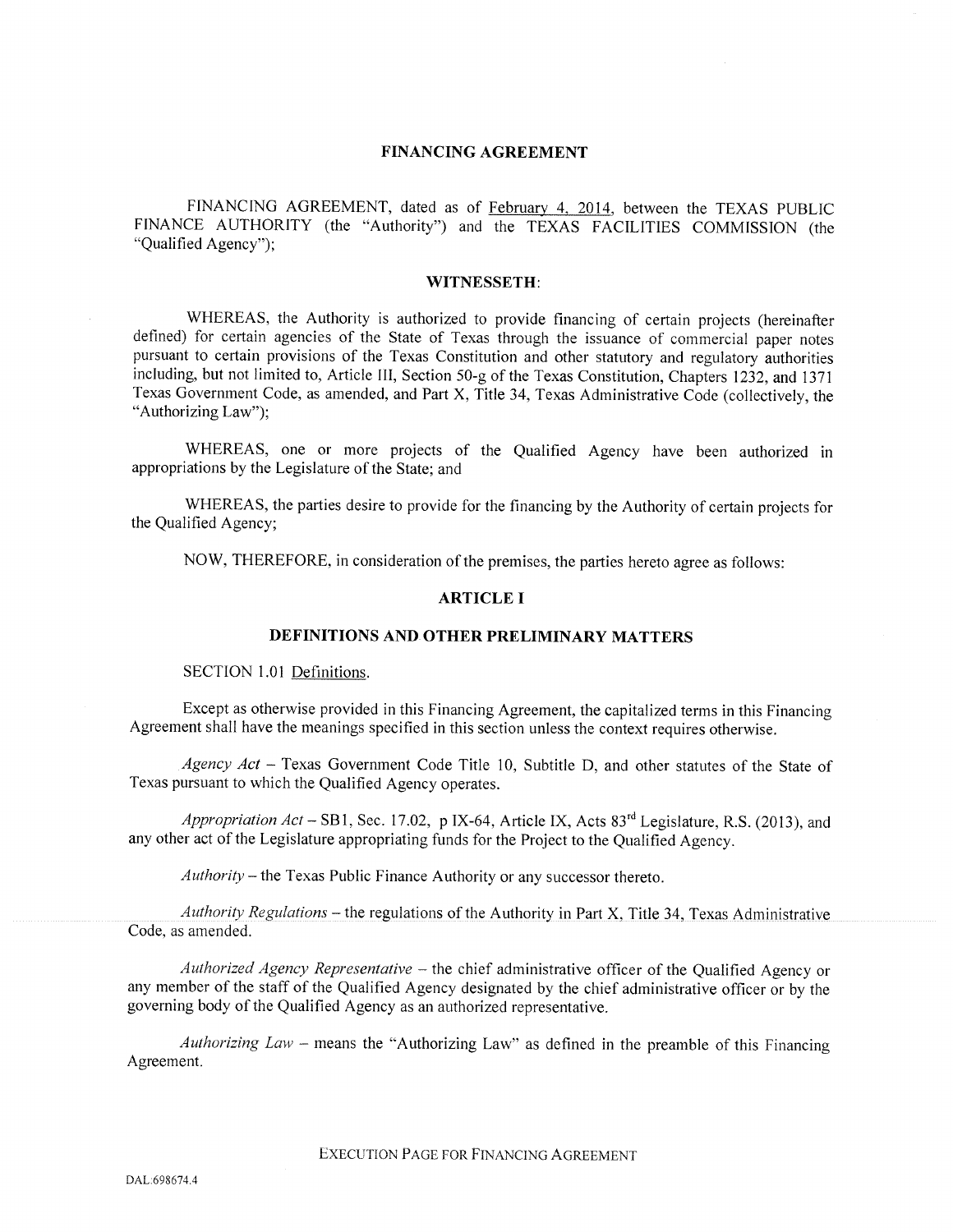Available Construction Proceeds — means Proceeds other than Proceeds used to refund the obligations refunded by the Notes (if any) and to pay issuance costs. For purposes of determining compliance with the spending requirements as of the end of each of the first three spending periods, available construction proceeds include the amount of future earnings that the Qualified Agency reasonably expected as of the issue date.

Board – the Board of Directors of the Authority.

Bond Counsel — any law firm experienced in matters relating to the issuance of tax-exempt obligations and engage<sup>d</sup> by the Board to render such services.

Business  $Day -$  any day on which the Comptroller and the Authority are open for business and on which financial institutions in the city where the principal corporate trust office of the Issuing and Paying Agent is located are not authorized by law or executive order to close.

Closing — with respec<sup>t</sup> to each sale of Notes, the concurrent delivery of such Notes to, or upon the order of, the initial purchaser(s) in exchange for paymen<sup>t</sup> therefor.

Closing Date — the date of <sup>a</sup> Closing.

Code — the Internal Revenue Code of 1986, as amended, together with all published regulations promulgated thereunder and rulings issued with respec<sup>t</sup> thereto by the United States Department of the Treasury or the Internal Revenue Service.

Comptroller — the Comptroller of Public Accounts of the State or any successor thereto, including the individual elected to serve as Comptroller of the State, the Deputy Comptroller, or such other official designated by law to serve or act in the capacity of the Comptroller.

Construction Expenditures — means capital expenditures that are allocable to the cost of real property or constructed persona<sup>l</sup> property. Except as provided below, construction expenditures do not include expenditures for acquisitions of interests in land or other existing real property. Expenditures are not for the acquisition of an interest in existing real property other than land if the contract between the seller and the Qualified Agency requires the seller to build or install the property (e.g., <sup>a</sup> turnkey contract), but only to the extent that the property has not been built or installed at the time the parties enter into the contract. Constructed persona<sup>l</sup> property means tangible persona<sup>l</sup> property (or, if acquired pursuan<sup>t</sup> to <sup>a</sup> single acquisition contract, properties) or specially developed computer software if: (i) <sup>A</sup> substantial portion of the property or properties is completed more than <sup>6</sup> months after the earlier of the date construction or rehabilitation commenced and the date the Qualified Agency entered into an acquisition contract; (ii) based on the reasonable expectations of the Qualified Agency, if any, or representations of the person constructing the property, with the exercise of due diligence, completion of construction or rehabilitation (and delivery to the Qualified Agency) could not have occurred within that 6-month period; and (iii) if the Qualified Agency itself builds or rehabilitates the property, not more than <sup>75</sup> percen<sup>t</sup> of the capitalizable cost is attributable to property acquired by the Qualified Agency (e.g., components, raw materials, and other supplies). Specially developed computer sothvare means any programs or routines used to cause <sup>a</sup> computer to perform <sup>a</sup> desired task or set of tasks, and the documentation required to describe and maintain those programs, provided that the software is specially developed and is functionally related and subordinate to real property or other constructed persona<sup>l</sup> property.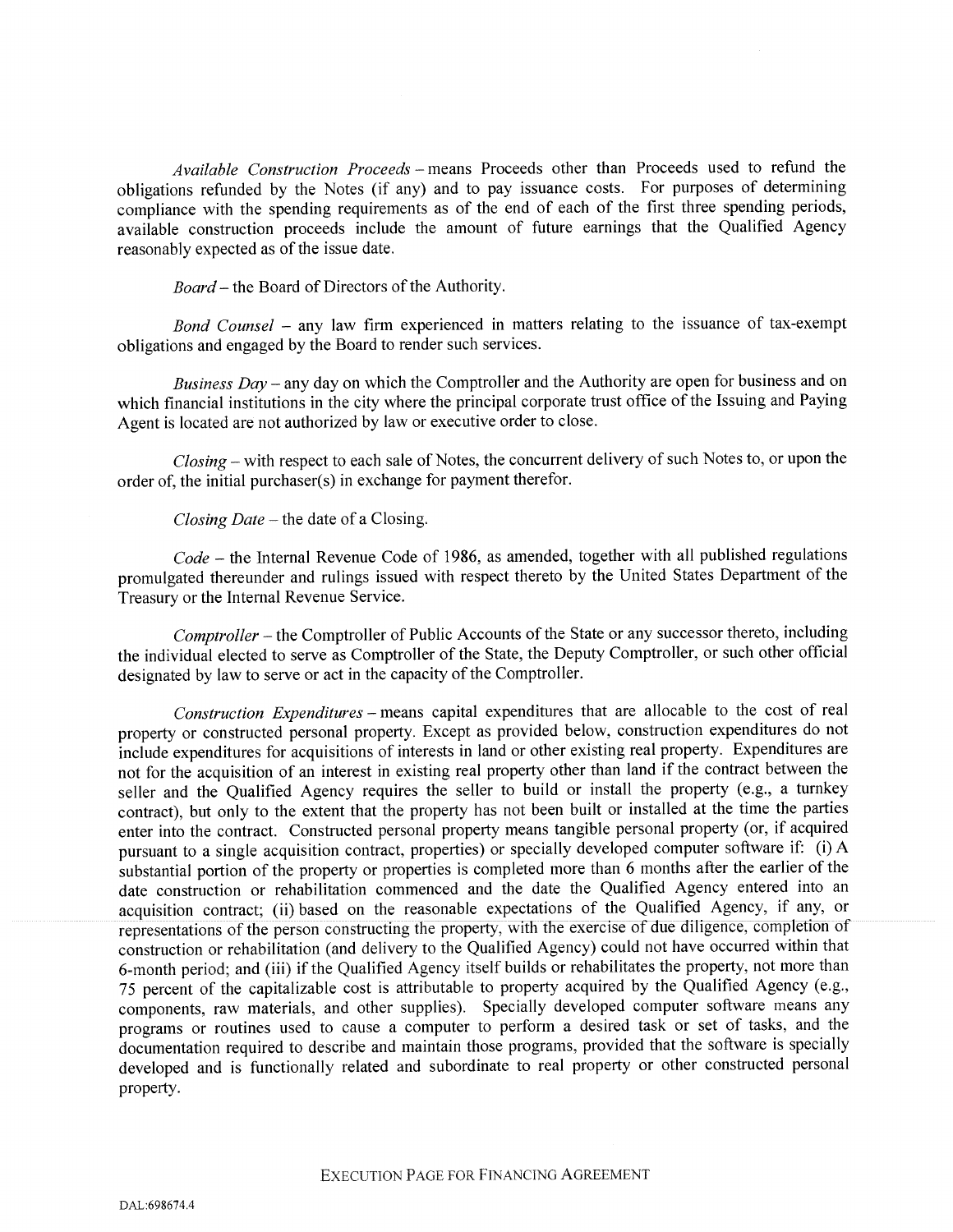Costs of Issuance – the "costs of issuance," as provided in the Authorizing Law and defined in the Resolution, incurred in connection with the issuance of the Notes.

 $Disbursement$  Certificate – a certificate of the Authorized Agency Representative for the disbursement of funds from the appropriate account of the Project Fund, in substantially the form of Exhibit D of this Financing Agreement.

Disclosure Documents — collectively, the Offering Memorandum and any amendments thereto.

Event of Taxability – any act or omission that could adversely affect the excludability of the interest on any Note from the gross income of the owner of the Note.

Executive Director — the Executive Director of the Authority, or any member of the staff of the Authority authorized by the Board to perform the duties of the Executive Director.

Facility Contract – any contract, entered into by the Qualified Agency after the effective date of this Financing Agreement, for the design, engineering, acquisition, construction, equipping, repair, or renovation of any facilities financed for the Qualified Agency in whole or par<sup>t</sup> with proceeds of the Notes.

Financing Agreement – this Financing Agreement, and any amendments hereto.

Gross Proceeds — means any Proceeds and any Replacement Proceeds.

Interest and Sinking Fund – the fund by that name created pursuant to Section 4.01 of the Resolution for the purpose of paying Note Obligations.

Investment Proceeds — means any amounts actually or constructively received from investing Proceeds.

Legislative Budget Board – the joint committee of the Legislature that develops recommendations for legislative appropriations for the state agencies.

Legislature — the Legislature of the State.

Memorandum — the Memorandum of Understanding, dated as of December 2, 2009, between the Authority and the Qualified Agency, and any amendments thereto.

Notes — any obligations issued by the Authority from time to time to finance or refinance the Project.

Offering Memorandum – the final official disclosure document authorized by the Authority to be used in connection with the sale of the Notes.

Plans and Specifications – the plans and specifications for the Project Component(s), as amended or supplemented.

Proceeds — means any Sale Proceeds, Investment Proceeds, and Transferred Proceeds of the Notes which are attributable to financing the Project.

Project — collectively, the Project Components.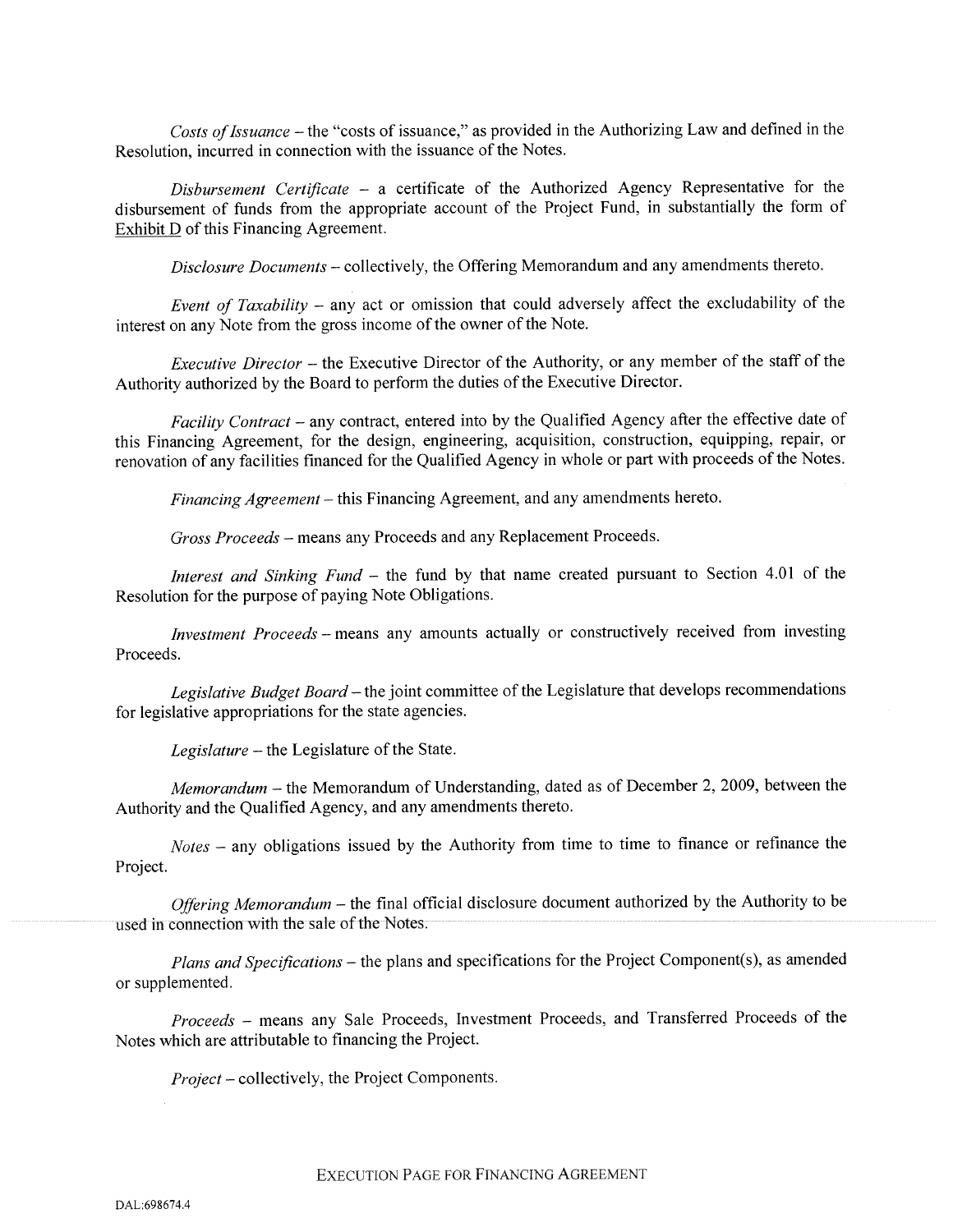Project Completion Amount — the aggregate amount of the cost of all of the Project Components, as set forth in Exhibit A to this Financing Agreement.

Project Completion Certificate - a certificate of an Authorized Agency Representative delivered on behalf of the Qualified Agency, pursuant to this Financing Agreement, to the effect that the Project has been completed (or that no further proceeds of the Notes are required for the payment of Project Costs), in substantially the form set forth in  $\frac{\dot{x}}{\dot{b}}$  to this Financing Agreement.

Project Completion Date - the date that the Project is completed, as certified in the Project Completion Certificate.

Project Completion Schedule — the schedule projecting the rate of expenditure of proceeds of the Notes for the payment of Project Costs which is set forth in **Exhibit B** to this Financing Agreement.

Project Component — each respective item (or par<sup>t</sup> of an item) in the Appropriation Act that has been approved to be financed with proceeds of the Notes, as described in Exhibit A to this Financing Agreement.

Project Costs – any costs associated with the Project that are authorized under the Authorizing Law to be paid with proceeds of the Notes.

Project Financing Documents — collectively, all documents furnished by the Qualified Agency to the Authority in connection with the financing of the Project and issuance of the Notes, including (without limitation) the Memorandum, the Request for Financing, this Financing Agreement, each Disbursement Certificate, any Project Substitution Certificate, and the Project Completion Certificate.

Project Fund – the fund by that name and any other project fund created pursuant to Section 4.01 of the Resolution.

Project Substitution Certificate - a certificate of an Authorized Agency Representative to the effect that <sup>a</sup> Project Component is to be substituted for, in substantially the form set forth as an exhibit to this Financing Agreement.

Qualified Agency – the "Qualified Agency" as defined in the preamble of this Financing Agreement or any successor thereto.

Regulations — means the temporary or final Income Tax Regulations applicable to the Notes pursuan<sup>t</sup> to sections <sup>141</sup> through <sup>150</sup> of the Code. Any reference to <sup>a</sup> section of the Regulations shall also refer to any successor provision to such section hereafter promulgated by the Internal Revenue Service pursuan<sup>t</sup> to sections <sup>141</sup> through <sup>150</sup> of the Code and applicable to the Notes.

Replacement Proceeds - has the meaning set forth in Section  $1.148-1(c)$  of the Regulations and generally includes amounts that have <sup>a</sup> sufficiently direct nexus to the Notes or to the governmental purpose of the Notes to conclude that the amounts would have been used for that governmental purpose if the proceeds of the Notes were not used or to be used for that governmental purpose. For this purpose, the mere availability or preliminary earmarking of amounts for <sup>a</sup> governmental purpose does not in itself establish <sup>a</sup> sufficient nexus to cause those amounts to be replacement proceeds. Replacement proceeds include, but are not limited to, sinking funds and <sup>p</sup>ledged funds.

Request for Financing - the letter or other communication from the Qualified Agency to the Authority requesting financing for the Project, and any supplements thereto.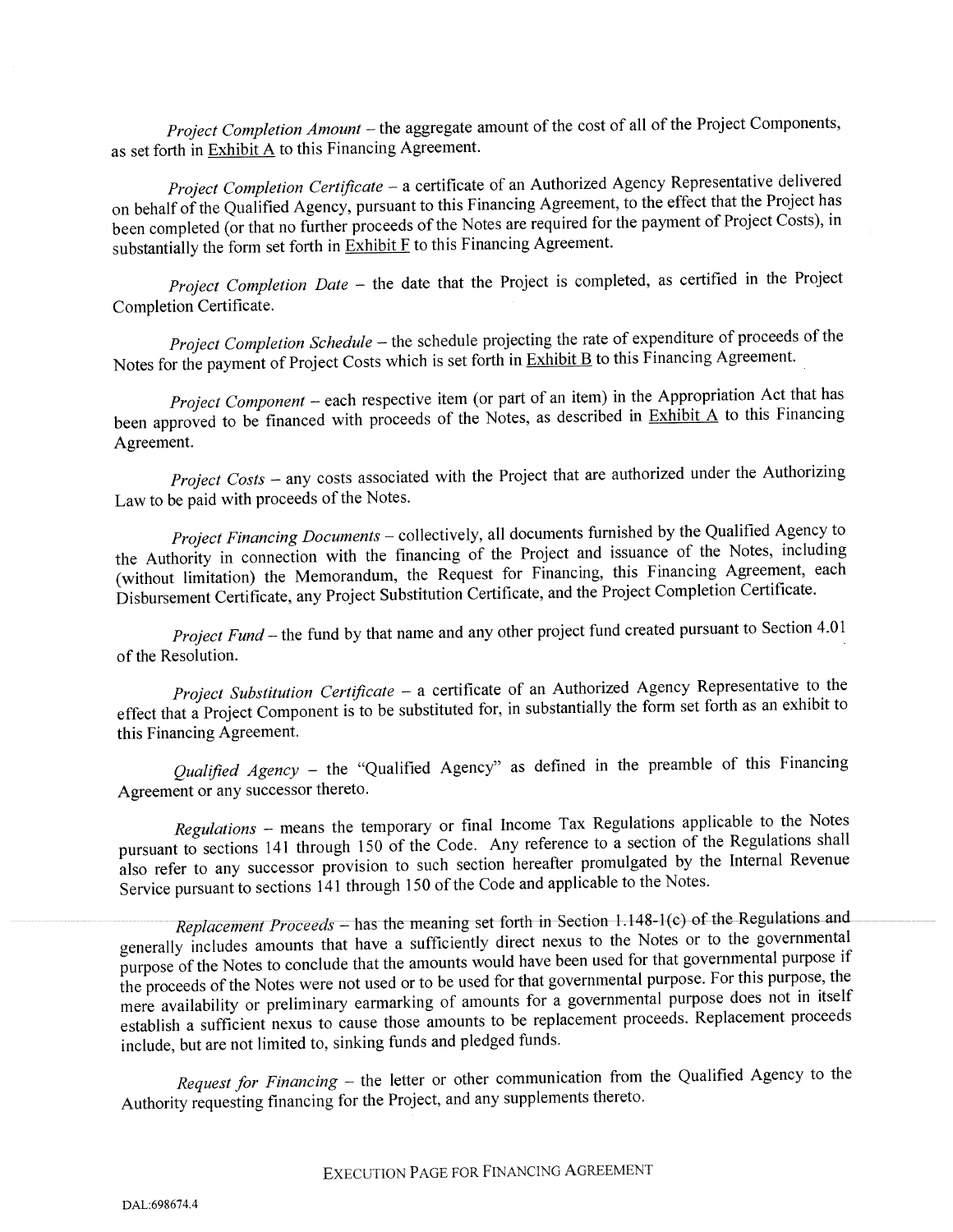Resolution — the resolution of the Authority adopted on March 6, <sup>2008</sup> pursuan<sup>t</sup> to which the Notes are authorized to be issued, and any amendments and supplements thereto.

Sale Proceeds – means any amounts actually or constructively received from the sale (or other disposition) of any Note, including amounts used to pay underwriters' discount or compensation and accrued interest other than pre-issuance accrued interest.

State — the State of Texas.

Transferred Proceeds — means transferred proceeds as defined in Section 1.148-9 of the Regulations which includes Proceeds of any Notes used to refund Notes outstanding prior to the Closing Date.

## SECTION 1.02 General Rules of Construction.

A capitalized term used in this Financing Agreement that is not defined herein and that is defined in the Resolution shall have the meaning assigned to it in the Resolution.

- (b) Whenever in this Financing Agreement the context requires:
	- (1) <sup>a</sup> reference to the singular number includes the <sup>p</sup>lural and vice versa; and
	- (2) <sup>a</sup> word denoting gender includes the masculine, feminine, and neuter.

(c) The table of contents and the titles <sup>g</sup>iven to any article or section of this Financing Agreement are for convenience only and are not intended to modify the article or section.

## SECTION 1.03 Preamble.

The statements and findings in the preamble of this Financing Agreement are hereby adopted and made a part of the Financing Agreement.

#### ARTICLE II

## GENERAL REPRESENTATIONS AND WARRANTIES

SECTION 2.01 General Representations and Warranties of Authority.

The Authority represents and warrants as follows:

(1) the Authority is <sup>a</sup> validly existing agency of the State authorized to operate under the Texas Public Finance Authority Act, Chapter 1232, Texas Government Code, as amended;

(2) the Authority has full power and authority to execute and deliver this Financing Agreement, perform its obligations thereunder, and carry out the transactions contemplated hereby;

(3) the Authority has duly authorized the execution and delivery of this Financing Agreement and the performance of its obligations thereunder;

(4) the execution and delivery of this Financing Agreement, the consummation of the transactions contemplated hereby, the performance of its obligations hereunder, and the compliance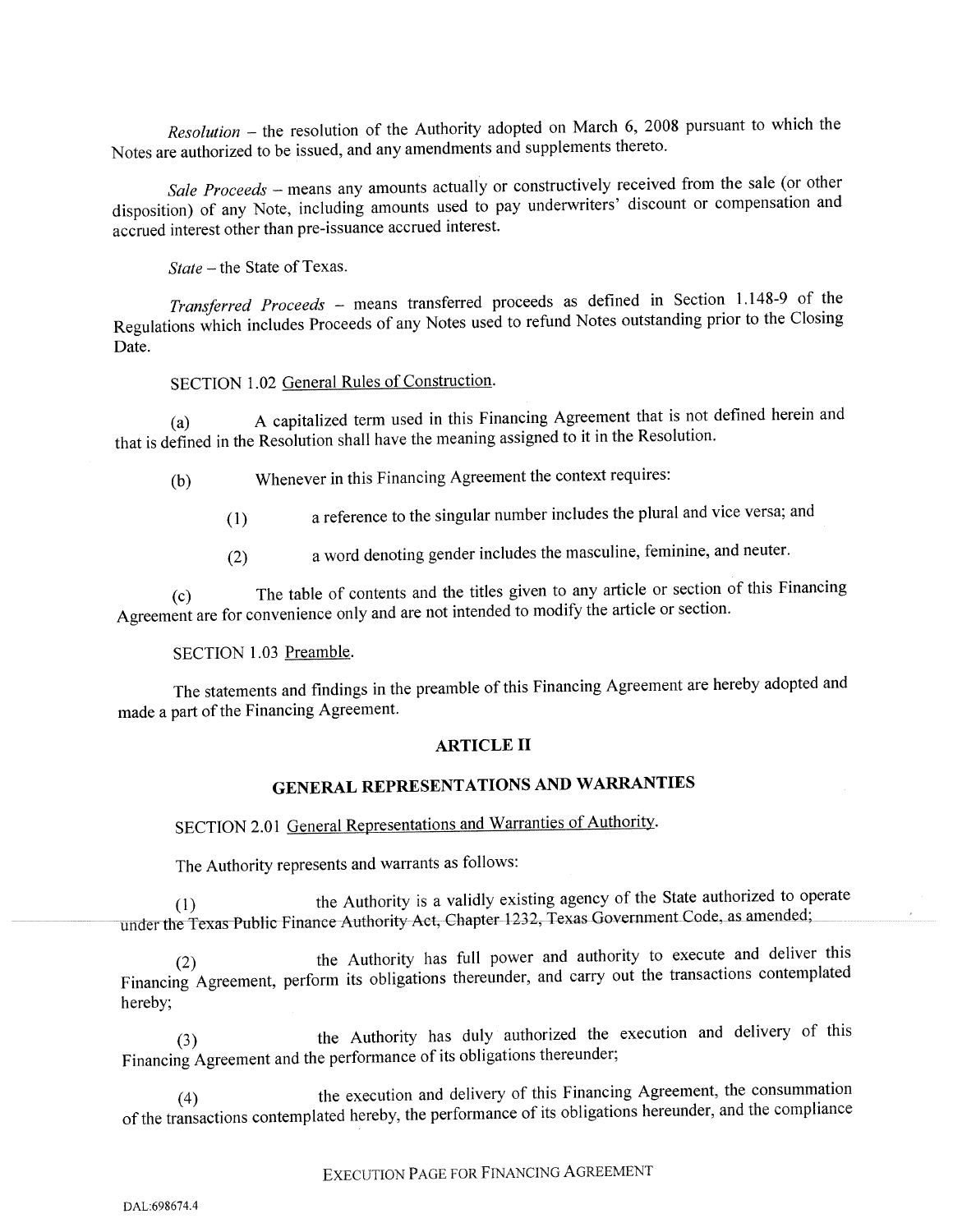with the terms hereof by the Authority will not conflict with, or constitute <sup>a</sup> default under, any law (including administrative rule), judgment, decree, order, permit, license, agreement, mortgage, lease, or other instrument to which the Authority is subject or by which it is bound;

(5) the Authority has full power and authority to issue the Notes, to cause funds to be made available to finance the Project in accordance with the Resolution and this Financing Agreement and to perform its obligations under the Resolution;

(6) the Resolution has been duly adopted by the Authority, is in full force and effect, and constitutes the legal, valid, and binding act of the Authority;

(7) this Financing Agreement, when duly executed and delivered by the Authority, will constitute <sup>a</sup> legal, valid, and binding obligation of the Authority; and

(8) the Authority has not revoked its authorization of the Qualified Agency to declare official intent on behalf of the Authority for purposes of the Code.

SECTION 2.02 General Representations and Warranties of Qualified Agency.

The Qualified Agency represents and warrants, as follows:

(1) the Qualified Agency is <sup>a</sup> validly existing agency of the State authorized to operate under the Agency Act;

(2) the Qualified Agency has full power and authority to execute and deliver the Project Financing Documents, perform its obligations thereunder, and carry out the transactions contemplated thereby;

(3) the Qualified Agency has duly authorized the execution and delivery of the Project Financing Documents and the performance of its obligations thereunder;

(4) the execution and delivery of the Project Financing Documents, the consummation of the transactions contemplated thereby, the performance of its obligations thereunder, and the compliance with the terms thereof by the Qualified Agency will not conflict with, or constitute a default under, any law (including administrative rule), judgment, decree, order, permit, license, agreement, mortgage, lease, or other instrument to which the Qualified Agency is subject or by which the Qualified Agency or any of its property are bound;

(5) the Qualified Agency is not in violation of any law, which violation could adversely affect the consummation of the transactions contemplated by the Project Financing Documents; and

(6) the Project Financing Documents, when duly executed and delivered by the Qualified Agency, as appropriate, will constitute legal, valid, and binding obligations of the Qualified Agency.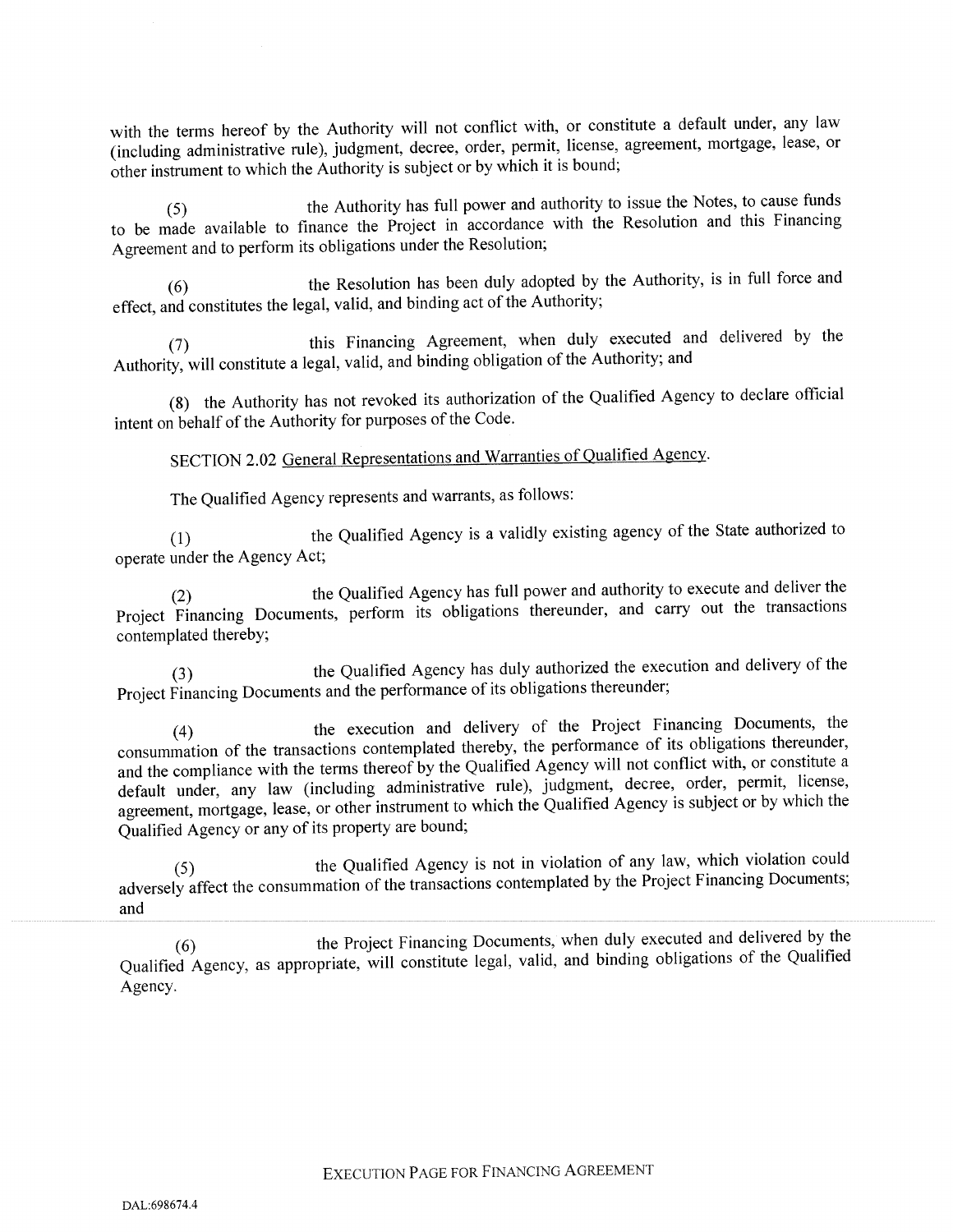### ARTICLE III

#### THE PROJECT

#### SECTION 3.01 Authorization for Project.

(a) The Qualified Agency represents that the Project has been authorized by the Appropriation Act or other statute and that all of the Project Costs to be paid with proceeds of the Notes will be incurred for the acquisition, construction, equipping, major repair, or renovation of facilities and will otherwise be lawful expenditures of the Qualified Agency.

(b) The Qualified Agency represents that the description of each Project Component set forth in Exhibit A to this Financing Agreement is accurate.

(c) The Qualified Agency represents that it has submitted specific <sup>p</sup>lans for the Project to the Legislative Budget Board and, if required by the Appropriation Act, such plans have been approved by the Legislative Budget Board.

#### SECTION 3.02 Plans and Specifications.

(a) The Qualified Agency shall cause the Plans and Specifications to be prepare<sup>d</sup> and shall maintain the Plans and Specifications with its official records.

(b) The Authority and its authorized agents may inspect the Plans and Specifications at reasonable times.

## SECTION 3.03 Project Completion Schedule.

(a) As of the Closing Date, the Qualified Agency reasonably expects that the Project Completion Amount will be expended within the time periods set forth in Exhibit B hereto. The Qualified Agency represents that it is not aware of any fact or circumstance that could cause the entire Project Completion Amount not to be expended as set forth in the Project Completion Schedule, as amended from time to time.

(b) Upon becoming aware of any circumstances that will result in <sup>a</sup> deviation from Exhibit  $\angle$  hereto of 10% or more, the Qualified Agency shall notify the Executive Director of the amount and nature of such deviation.

(c) Upon becoming aware of any circumstances that will result in the expenditure for Project Costs in any "Expenditure Period" (as set forth in Exhibit B hereto) of an aggregate amount that is less than the amount set forth in Exhibit B hereto for such Expenditure Period, the Qualified Agency shall notify the Executive Director of  $\overline{(1)}$  such aggregate expenditure amount, and  $(2)$  the reason(s) that such expenditure amount will be less than the amount set forth in **Exhibit B** hereto.

# SECTION 3.04 Construction and Acquisition of Project.

(a) The Qualified Agency shall cause the acquisition, construction, equipping, repair, and/or renovation of the Project to be completed with due diligence substantially in accordance with the Plans and Specifications and in <sup>a</sup> goo<sup>d</sup> and workman-like manner.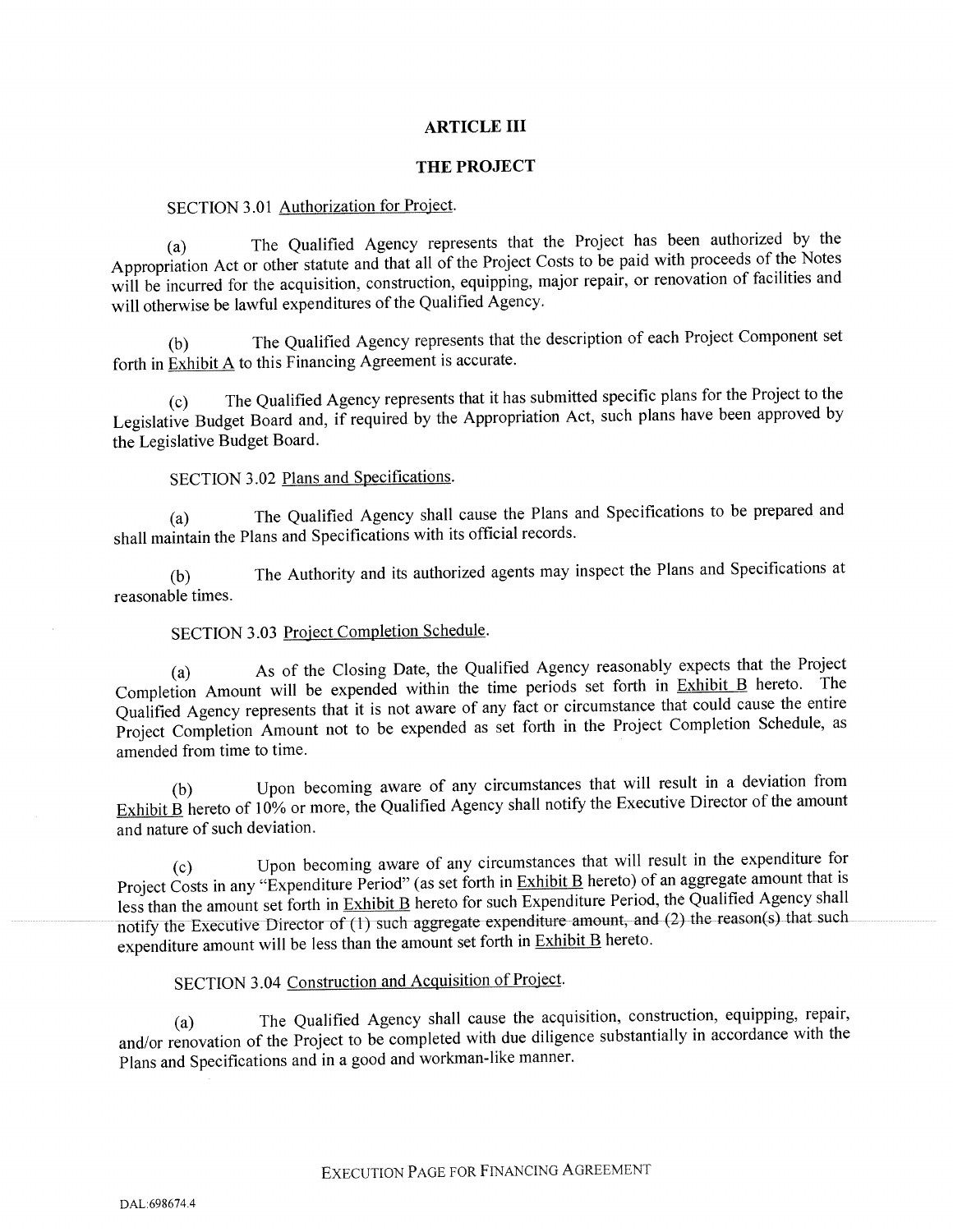(b) The Qualified Agency represents that at least <sup>95</sup> percen<sup>t</sup> of the Project Completion Amount will be expended to pay Project Costs constituting expenditures for the acquisition, construction, reconstruction, or rehabilitation of the Project.

The Qualified Agency may shift its use of proceeds among Project Components to the extent permitted by law so long as such shift of use does not constitute an Event of Taxability. The Authority may require the Qualified Agency to obtain an opinion of Bond Counsel regarding taxability.

# SECTION 3.05 Licenses and Permits.

The Qualified Agency represents that it has obtained all necessary licenses, permits, and other governmental approvals necessary to complete the Project, excep<sup>t</sup> for those (if any) described in  $\widetilde{\text{Exhibit C}}$  to this Financing Agreement.

# SECTION 3.06 Disbursements from Project Fund.

(a) The Qualified Agency may cause disbursements to be made from the Project Fund in accordance with contracts for the Project and with this Financing Agreement and the Resolution.

(b) The Qualified Agency acknowledges that the Project Fund may be applied in accordance with the Resolution for purposes other than the paymen<sup>t</sup> of Project Costs.

The Qualified Agency acknowledges and agrees that interest earned in funds contained in the Project Fund may be used to pay interest payments, if any, on the Notes.

(d) To obtain <sup>a</sup> disbursement of funds from the Project Fund for the paymen<sup>t</sup> of Project Costs, the Qualified Agency shall submit to the Authority, not later than the Business Day immediately preceding the disbursement date, a properly completed Disbursement Certificate. Subject to Subsection (e) of this Section 3.06, upon determining that the submitted Disbursement Certificate has been properly completed, the Executive Director shall cause the Comptroller to transfer funds in the Project Fund to the appropriate fund(s) of the Qualified Agency in the amount(s) set forth in the Disbursement Certificate. The Qualified Agency shall apply the funds so transferred to the paymen<sup>t</sup> of Project Costs.

(e) Disbursements from the Project Fund for the paymen<sup>t</sup> of Project Costs shall not exceed, in the aggregate, the Project Completion Amount without the prior approval of the Executive Director (which approval shall be based on availability of funds and legal authorization).

Before a disbursement from the Project Fund may be made with respect to any Project Component in excess of the estimated cost of such component shown on Exhibit A of this Financing Agreement, the Qualified Agency shall give notice to the Executive Director identifying such Project Component and stating the amount of such excess.

In the event that the Authority determines that the Qualified Agency has breached any material representation, warranty, or agreement in this Financing Agreement, the Authority, in its discretion, may suspen<sup>d</sup> further disbursement of funds from the Project Fund if it is advised in writing by the Texas Attorney General that (1) such suspension is lawful, and (2) such breach constitutes <sup>a</sup> breach of this Financing Agreement and such suspension may commence not sooner than the 30th day after the date of delivery to an Authorized Agency Representative of notice of such suspension, and may continue until such breach is cured or is waived by the Executive Director. If such breach is not cured or waived within <sup>90</sup> days after the date such suspension commenced, the Authority may apply any remaining funds in the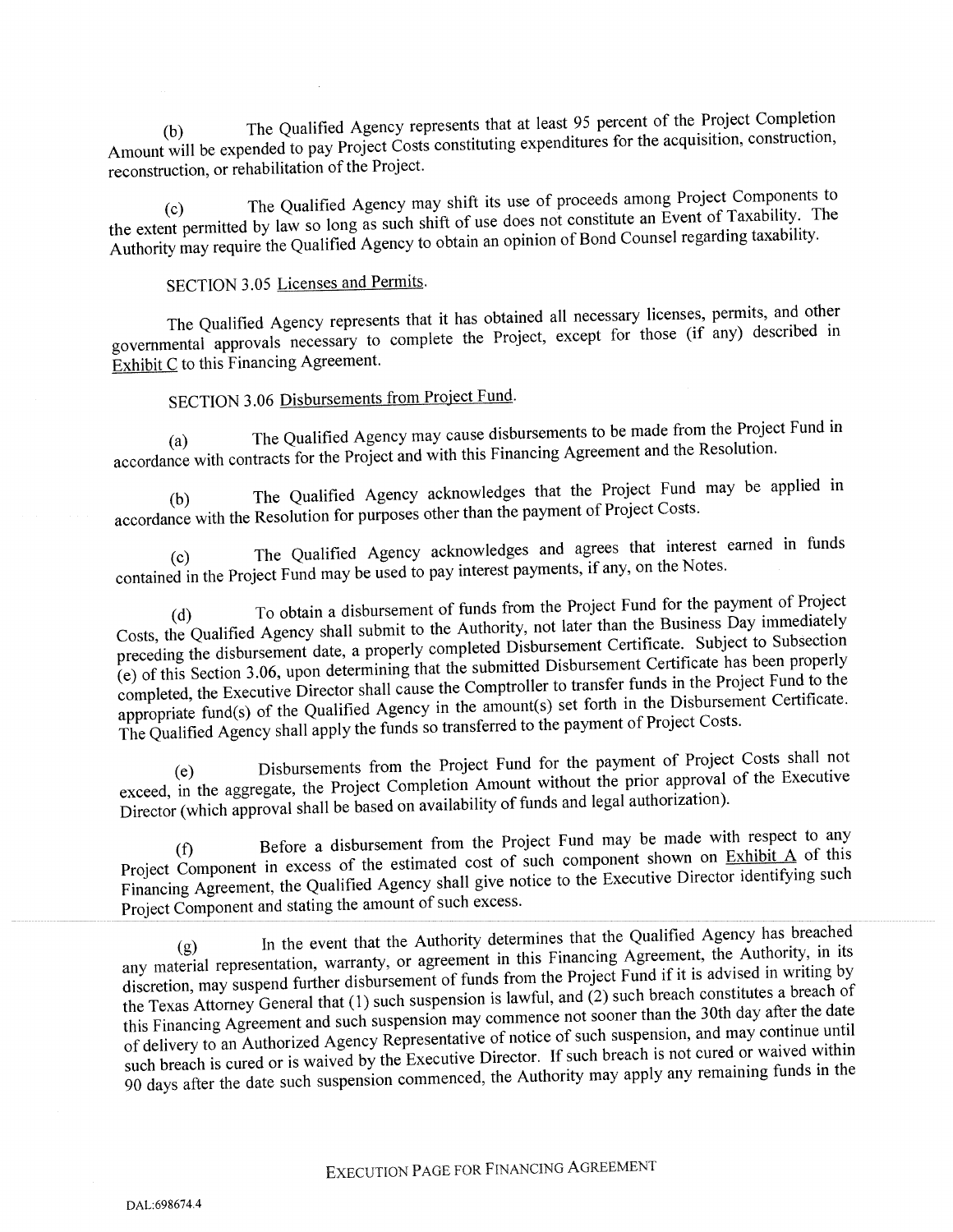Project Fund allocated to the paymen<sup>t</sup> of Project Costs in the manner permitted by the Resolution and law.

(h) To the extent required by law, the Qualified Agency has submitted a master plan for construction of its facilities and shall periodically revise the master <sup>p</sup>lan in accordance with such law.

# SECTION 3.07 Status Reports.

Not later than the 15th day of each month, through the month following the month in which the Project Completion Date occurs, the Qualified Agency shall prepare and deliver to the Executive Director a status report, containing the information set forth in  $\overline{\text{Exhibit E}}$  to this Financing Agreement, covering the preceding calendar month. At other times (whether before or after the Project Completion Date), the Qualified Agency shall provide the Executive Director, upon request, with any information available to the Qualified Agency regarding the expenditure of funds disbursed to the Qualified Agency from the Project Fund or the condition or use of the Project.

## SECTION 3.08 Inspection of Project.

The Authority and its authorized agents, at reasonable times before and after completion of the Project, may enter on and inspect the Project and examine any records of the Qualified Agency relating to the Project.

# SECTION 3.09 Completion of Project.

Upon the completion of the Project (or when no further proceeds of the Notes are to be expended for Project Costs), the Qualified Agency shall deliver to the Executive Director <sup>a</sup> properly completed Project Completion Certificate.

## SECTION 3.10 Use of Project.

(a) The Qualified Agency may use the Project for any lawful purpose so long as such use does not constitute an Event of Taxability.

(b) The Qualified Agency shall not lease any part of the Project to, or permit any part of the Project to be operated, managed, or otherwise used by, an entity other than an agency or political subdivision of the State without the prior approval of the Executive Director. The Authority shall direct the Executive Director to approve any propose<sup>d</sup> arrangemen<sup>t</sup> for use of the Project (or <sup>a</sup> par<sup>t</sup> thereof) by <sup>a</sup> nongovernmental entity upon obtaining an opinion of Bond Counsel to the effect that such arrangemen<sup>t</sup> will not constitute an Event of Taxability. Any agreement or understanding that allows any other agency or political subdivision of the State to use all or any portion of the Project shall limit such use in a manner sufficient to preven<sup>t</sup> an Event of Taxability.

# SECTION 3.11 Authority Not Responsible for Project.

(a) The Authority has no responsibility for the acquisition, construction, equipping, repair, or renovation of the Project or for the operation or maintenance of the Project.

If the amounts in Project Fund are insufficient for the payment of all of the Project Costs, the Authority is not responsible for the paymen<sup>t</sup> of any Project Costs that cannot be paid from the Project Fund.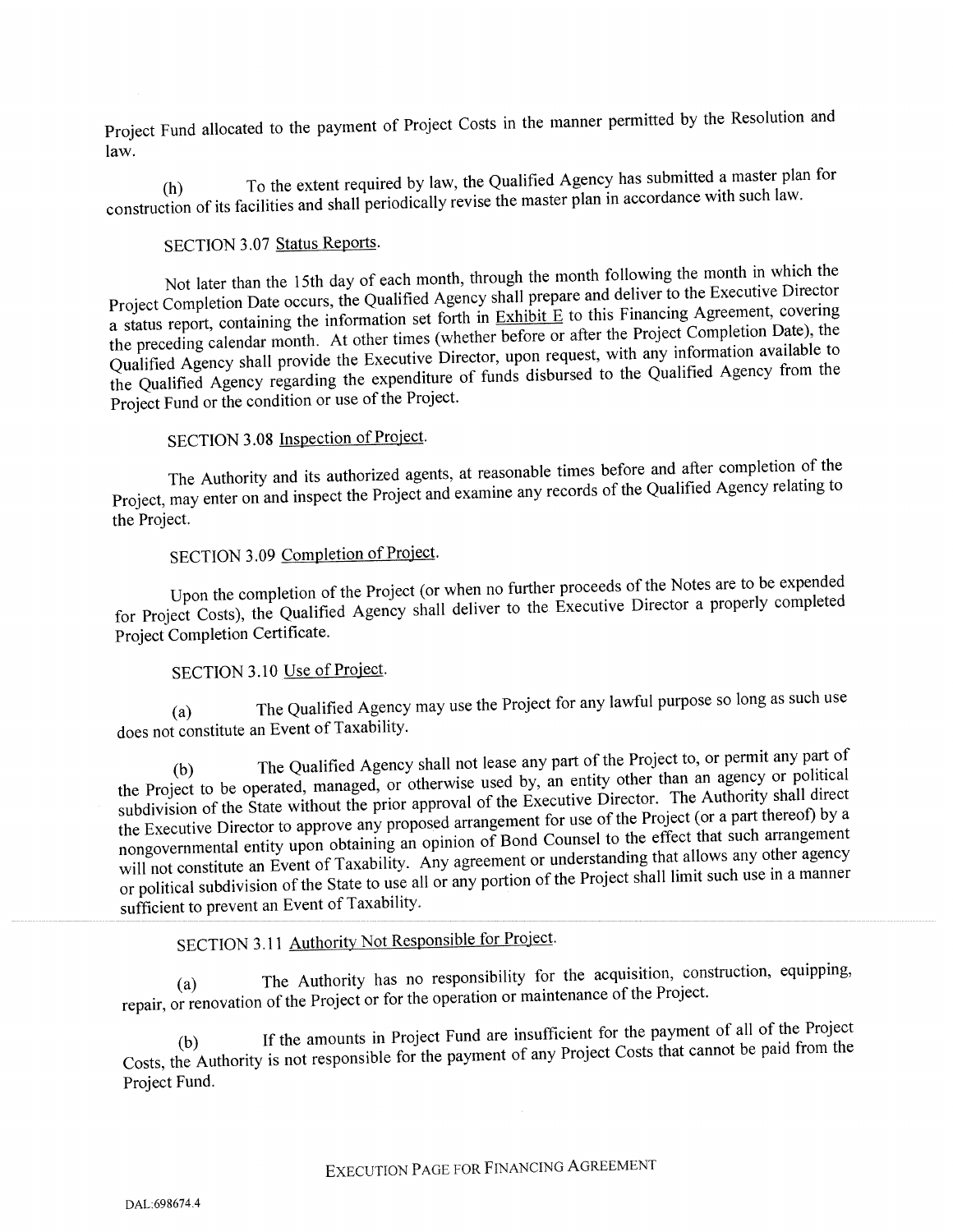# SECTION 3.12 Necessity for Project.

The Qualified Agency represents to the Authority that, as of the Closing Date:

the provision of the Project in accordance with the Project Completion Schedule is necessary in order for the Qualified Agency to effectively carry out its lawful duties and functions; and

(b) the Qualified Agency expects that it will use the Project for the purposes for which it is designed for the entire useful economic life of the Project.

## ARTICLE IV

#### THE NOTES

## SECTION 4.01 Issuance of the Notes.

The Authority shall use its best efforts to issue and sell the Notes from time to time in an amount that is sufficient for the Project Completion Amount to be made available in the Project Fund for the paymen<sup>t</sup> of.the Project Costs.

# SECTION 4.02 Cooperation by Qualified Agency.

The Qualified Agency shall take the action(s), enter into the agreement(s), provide the certification(s) contemplated by this Financing Agreement, and otherwise cooperate with the Authority and its agents, to effect the lawful issuance and administration of the Notes under this Financing Agreement.

# SECTION 4.03 Maintaining Tax-Exempt Status of the Notes.

The Qualified Agency will not take, or omit to take, any action that will adversely affect the exclusion from gross income for federal income tax purposes of interest paid on any Note, and, in the event of such action or omission, it will use all reasonable efforts to cure the effect of such action or omission. With the intent not to limit the generality of the foregoing, the Qualified Agency covenants and agrees that it will comply with the covenants set forth, unless it has received <sup>a</sup> written opinion of Bond Counsel to the effect that failure to comply with such covenant will not adversely affect the excludability of interest on any Note from the gross income for federal income tax purposes.

No Private Payments. No portion of the payment of the debt service on the Notes will be directly or indirectly derived from payments (whether or not to the Qualified Agency or any related party) in respec<sup>t</sup> of property, or borrowed money, used or to be used for <sup>a</sup> private business use. Furthermore, no portion of the payment of the debt service on the Notes will be directly or indirectly secured by any interest in property used or to be used for a private business use or payments in respect of property used or to be used for a private business use. The Qualified Agency will not impose or accept, directly or indirectly, any charge or other payment with respect to any Proceeds used in any trade or business of <sup>a</sup> nongovernmental person. For purposes of determining use of Proceeds, the Qualified Agency will apply the rules set forth in Section 4.03(b) below.

No Private Use. The Qualified Agency will not use or permit any of the Proceeds of the Notes to be used, directly or indirectly, in any trade or business of a nongovernmental person.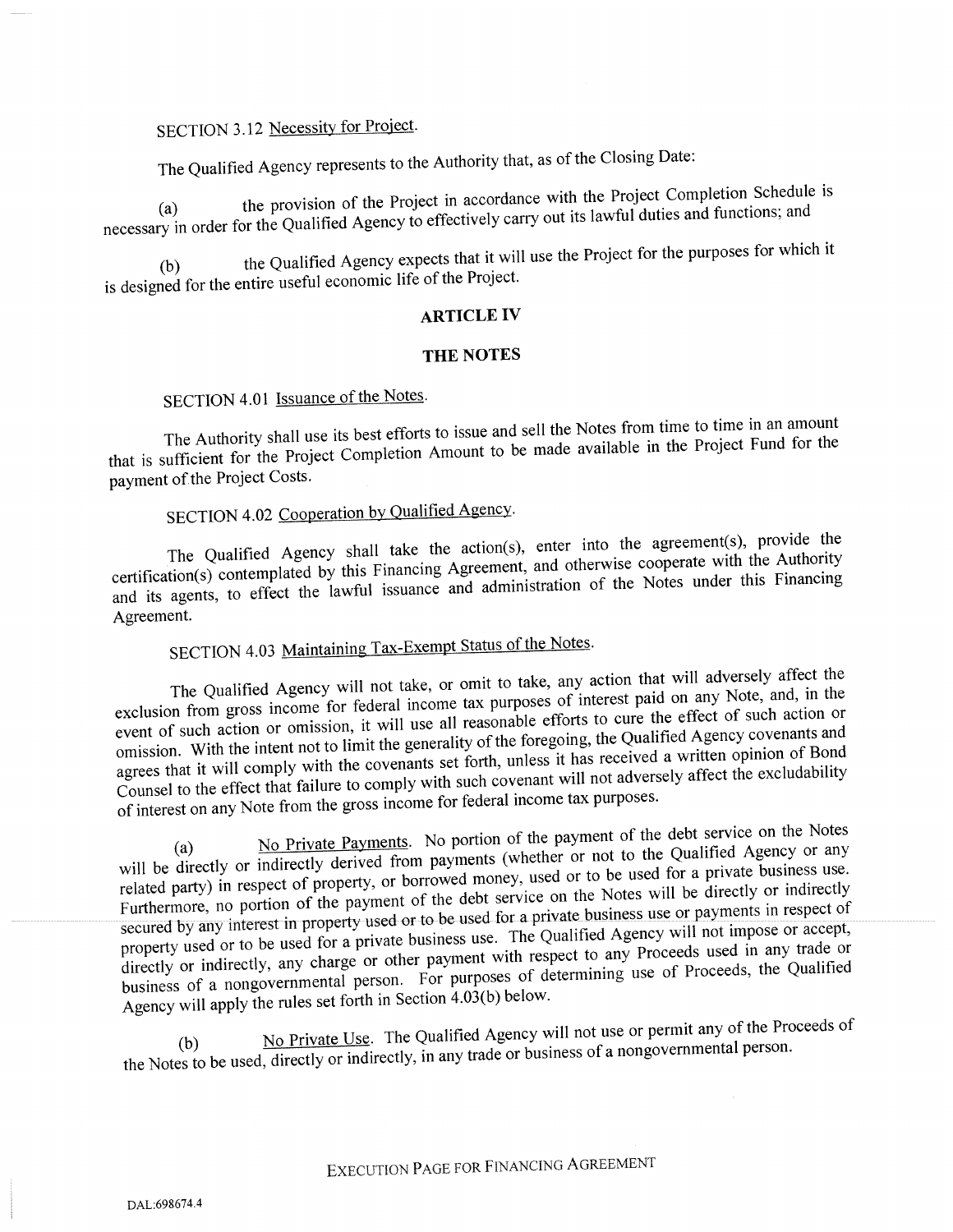(i) For purposes of determining use, the Qualified Agency will apply rules set forth in applicable Regulations and Revenue Procedures promulgated by the Internal Revenue Service, including, among others, the following rules: (A) Any activity carried on by <sup>a</sup> person other than <sup>a</sup> natural person or <sup>a</sup> state or local governmental unit will be treated as <sup>a</sup> trade or business of <sup>a</sup> nongovernmental person; (B) the use of all or any portion of the Project is treated as the direct use of proceeds; (C) <sup>a</sup> nongovernmental person will be treated as <sup>a</sup> private business user of Proceeds of the Notes as a result of ownership, actual or beneficial use of the proceeds pursuant to a lease, or <sup>a</sup> managemen<sup>t</sup> or incentive paymen<sup>t</sup> contract, or certain other arrangements such as <sup>a</sup> take-orpay or other output-type contract; and (D) use in a trade or business exists if a nongovernmental person has any special legal entitlement to use directly or indirectly all or any portion of the Project.

In the case of any portion of the Project that is not available for use by the genera<sup>l</sup> public, the Qualified Agency will not permit any special economic benefit to be provided to any nongovernmental person. In determining whether there is <sup>a</sup> special economic benefit the following factors will be taken into account: (A) whether the portion of the Project in question is functionally related or physically proximate to property used in the trade or business of a nongovernmental person; (B) whether only <sup>a</sup> small number of nongovernmental persons receive the special economic benefit; and (C) whether the cost of the portion of the Project in question is treated as depreciable for federal income tax purposes by any nongovernmental person.

(iii) For purposes of this section, a management contract is a management, service, or incentive paymen<sup>t</sup> contract between <sup>a</sup> governmental person and <sup>a</sup> service provider under which the service provider provides services involving all, <sup>a</sup> portion of, or any function of, the Project. The following arrangements generally are not treated as managemen<sup>t</sup> contracts that <sup>g</sup>ive rise to private business use: (A) Contracts for services that are solely incidental to the primary governmental function or functions of portion of the Project in question (for example, contracts for janitorial, office equipment repair, hospital billing, or similar services); (B) <sup>a</sup> contract to provide for the operation of <sup>a</sup> facility or system of facilities that consists predominantly of public utility property, if the only compensation is the reimbursement of actual and direct expenses of the service provider and reasonable administrative overhead expenses of the service provider; (C) <sup>a</sup> contract to provide for services, if the only compensation is the reimbursement of the service provider for actual and direct expenses paid by the service provider to unrelated parties.

(iv) For purposes of this section, use by the federal governmen<sup>t</sup> and its agencies and instrumentalities is considered use of <sup>a</sup> nongovernmental person.

For purposes of determining use, research contracts with nongovernmental persons that do not comply with the requirements in applicable Revenue Procedures promulgated by the Internal Revenue Service constitute use in <sup>a</sup> trade or business of <sup>a</sup> nongovernmental person.

Loans of Sale Proceeds. No portion of the Proceeds of the Notes will be directly or indirectly used to make or finance <sup>a</sup> loan to any person other than <sup>a</sup> state or local governmental unit. For purposes of the foregoing covenant, Proceeds are considered to be "loaned" to <sup>a</sup> person or entity if (1) all or any portion of the Project is sold or leased to such person or entity in <sup>a</sup> transaction which creates <sup>a</sup> debt for federal income tax purposes, (2) capacity in or service from all or any portion of the Project is committed to such person or entity under a take-or-pay, output, or similar contract or arrangement, or (3) indirect benefits, or burdens and benefits of ownership, of such Proceeds or all or any portion of the Project are otherwise transferred in a transaction which is the economic equivalent of a loan.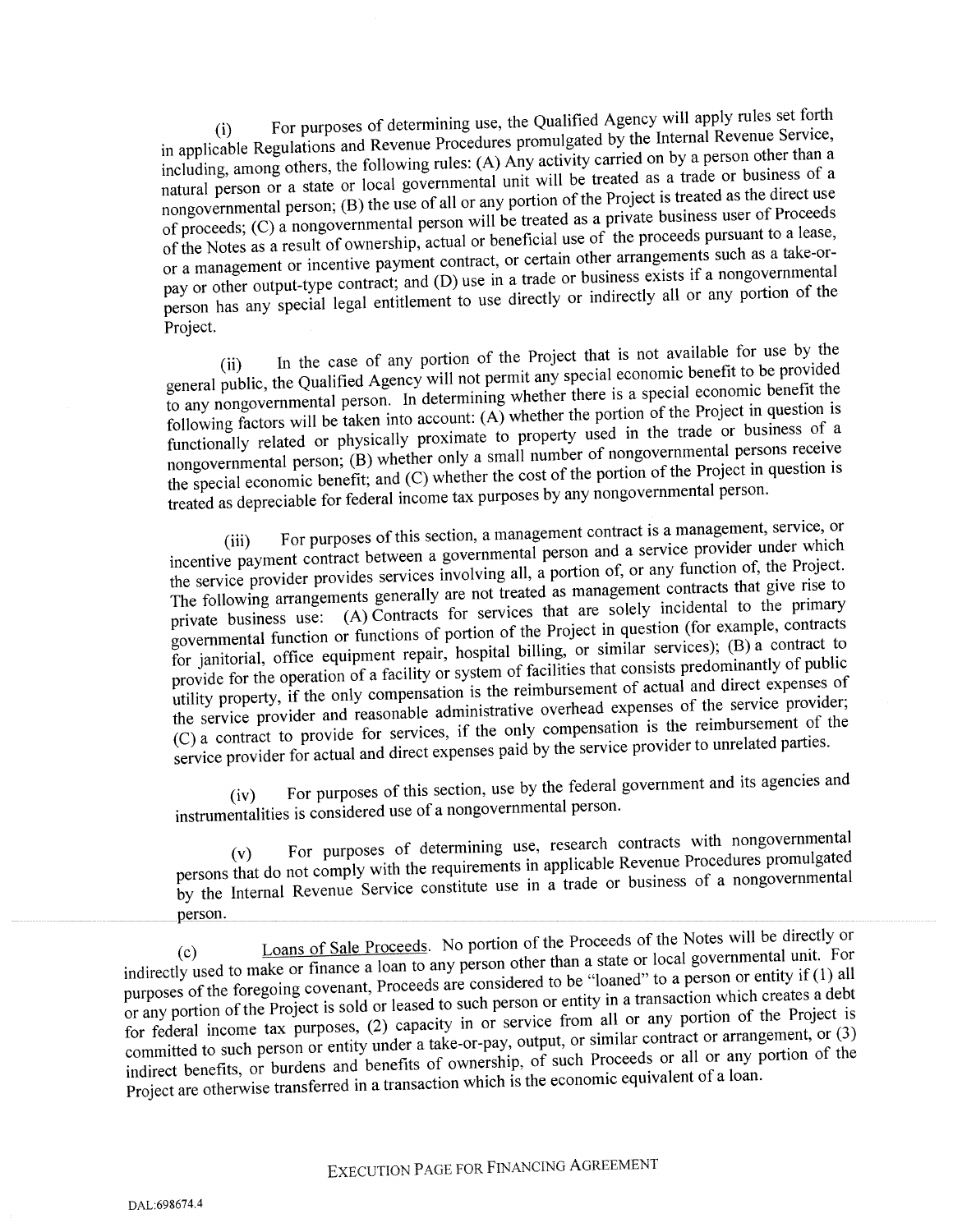No-Arbitrage Covenant. The Qualified Agency will not, at any time prior to the final maturity of any Note, direct or permit the investment (or the use of Gross Proceeds to replace money so invested), if as <sup>a</sup> result of such investment the <sup>y</sup>ield of all investments acquired with Gross Proceeds (or with money replaced thereby) on or prior to the date of such investment exceeds the yield of the Notes to stated maturity, excep<sup>t</sup> as permitted by section <sup>148</sup> of the Code and Regulations thereunder.

# SECTION 4.04 Arbitrage Rebate.

The Qualified Agency shall timely take such lawful action as requested by the Executive Director to avoid or mitigate the obligation to make payments to the United States governmen<sup>t</sup> under section 148(f) of the Code, unless an Authorized Agency Representative certifies to the Authority that the requested action is not practicable.

If the Qualified Agency fails to cause Note proceeds to be expended within the time periods set forth in the Project Completion Schedule, the Executive Director may inquire as to the nature of such failure and the extent to which it is expected to continue.

The Qualified Agency reasonably expects to use at least seventy-five percent (75%) of the "available construction proceeds" of any Note for "construction expenditures," as such terms are defined in Section 1.148-7(f) of the Regulations. The Qualified Agency shall use its best efforts to expen<sup>d</sup> all funds necessary to complete its Project within the two-year expenditure period set forth in section  $148(f)(4)(C)$  of the Code as follows: (i) 10 percent of the funds within the 6-month period beginning on the date the Notes are issued; (ii)  $45$  percent of the funds within the 1-year period beginning on such date; (iii) 75 percent of such funds within the 18-month period beginning of such date; and (iv) <sup>100</sup> percen<sup>t</sup> of such funds within the 2-year period beginning on such date. If <sup>a</sup> portion of the Project Completion Amount will remain unexpended as of the close of the two-year period beginning with the Closing Date (or such other period as specified by the Executive Director), the Qualified Agency, not later than the close of such period, shall notify the Executive Director of the amount of such unexpended funds and the purpose(s) for which such funds are being retained in the Project Fund after such period.

## SECTION 4.05 Disclosure Documents.

The Qualified Agency shall provide the Authority, promptly upon request, with available information relating to the Qualified Agency or the Project that the Executive Director determines appropriate for inclusion in the Disclosure Documents. The Qualified Agency authorizes the Authority to include any such information in the Disclosure Documents.

(b) The Qualified Agency shall provide the Authority with certification of an Authorized Agency Representative to the effect that the information contained in the Disclosure Documents provided by the Qualified Agency is accurate and does not omit any information necessary to make the information provided not misleading.

The Qualified Agency authorizes the Authority and any offeree or purchaser of the Notes to rely on the information and certifications provided by the Qualified Agency under this section. The Notes will not be issued unless the information and certifications requested under this section have been provided by the Qualified Agency.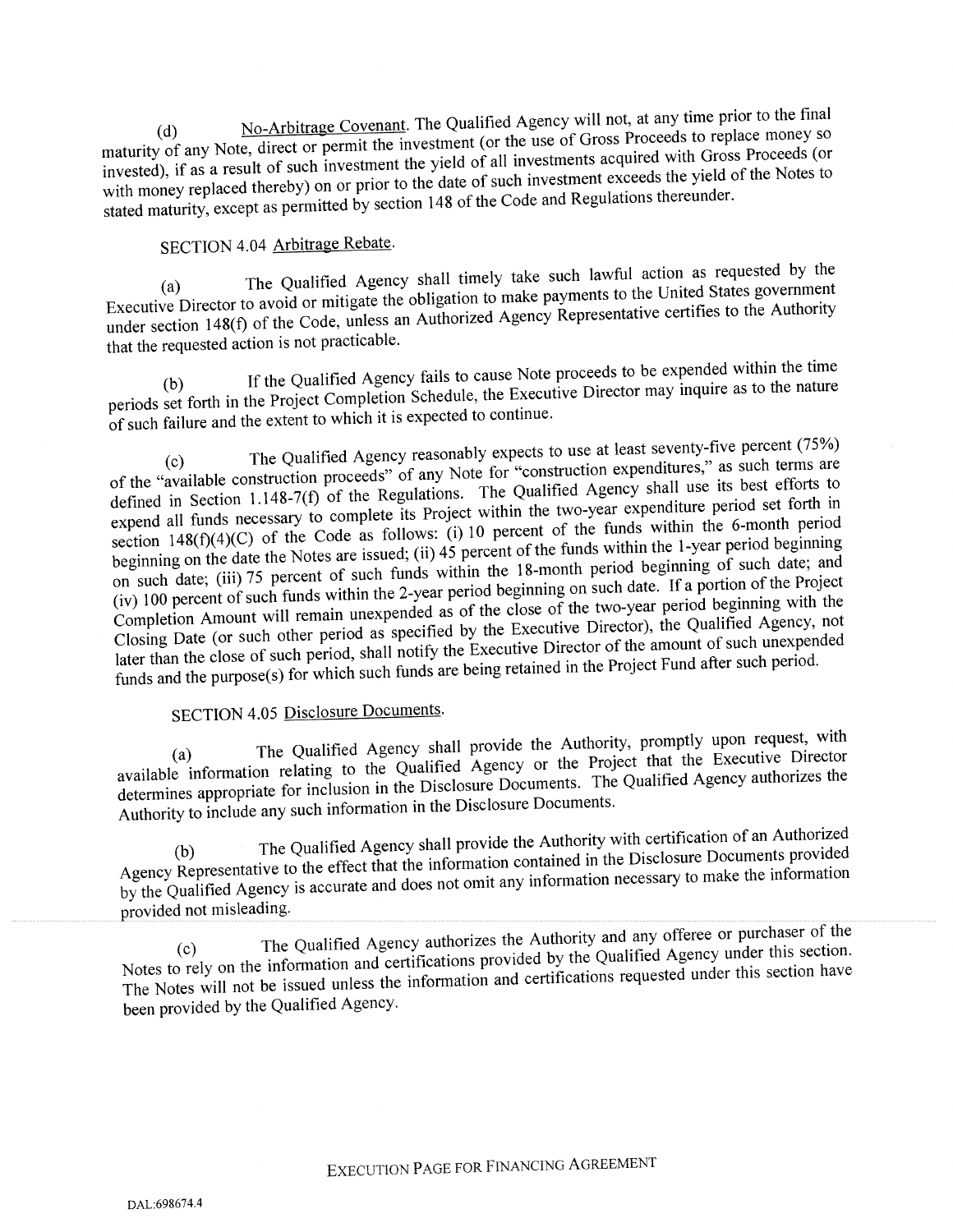### ARTICLE V

## PARTICULAR AGREEMENTS

## SECTION 5.01 Recordkeeping.

The Executive Director shall retain, as official records of the Authority, all Disbursement Certificates, the Project Completion Certificate, all Project Substitution Certificates, if any, and all Project status reports submitted by the Qualified Agency pursuan<sup>t</sup> to this Financing Agreement.

The Qualified Agency shall retain, as official records of the Qualified Agency, all materials, records, and information necessary to confirm the Qualified Agency's compliance with the provisions of Section 4.03 for a period beginning on the Closing Date and ending three years after the date the Notes are no longer outstanding.

# SECTION 5.02 Indemnification of Qualified Agency.

The Qualified Agency represents that, subject to applicable law, it intends that each Facility Contract providing for paymen<sup>t</sup> of goods or services exceeding \$25,000 will require indemnification of the Qualified Agency. The Qualified Agency will be provided with insurance, <sup>a</sup> surety bond, or other form of financial assurance, from a financially sound provider that assures performance under such Facility Contract with respec<sup>t</sup> to such indemnification, unless the Qualified Agency determines that such financial assurance is not necessary or is required in <sup>a</sup> reduced amount.

# SECTION 5.03 Availability of Other Funding.

As of the Closing Date, the Qualified Agency represents that no funds (other than funds derived from Note proceeds) have been appropriated to the Qualified Agency for the biennium in which the Notes are issued for application to the paymen<sup>t</sup> of Project Costs that are to be paid with the proceeds of the Notes. It is understood and agreed, however, that the Qualified Agency may apply funds other than proceeds of the Notes for payment of Project Costs in compliance with applicable law.

## SECTION 5.04 Real Property.

The Qualified Agency represents that, subject to applicable law, it does not intend to acquire real property at <sup>a</sup> purchase price in excess of \$25,000 unless:

such property is suitable for the Qualified Agency' intended use and has no defect or condition (including, without limitation, pollution or hazardous waste defects) that would jeopardize such use; or

(2) the Qualified Agency determines that, notwithstanding such nonsuitability, defect, or condition (as applicable), such acquisition is appropriate.

# SECTION 5.05 Title Insurance.

The Qualified Agency represents that, subject to applicable law, it does not intend to acquire any real property at <sup>a</sup> purchase price in excess of \$25,000 unless: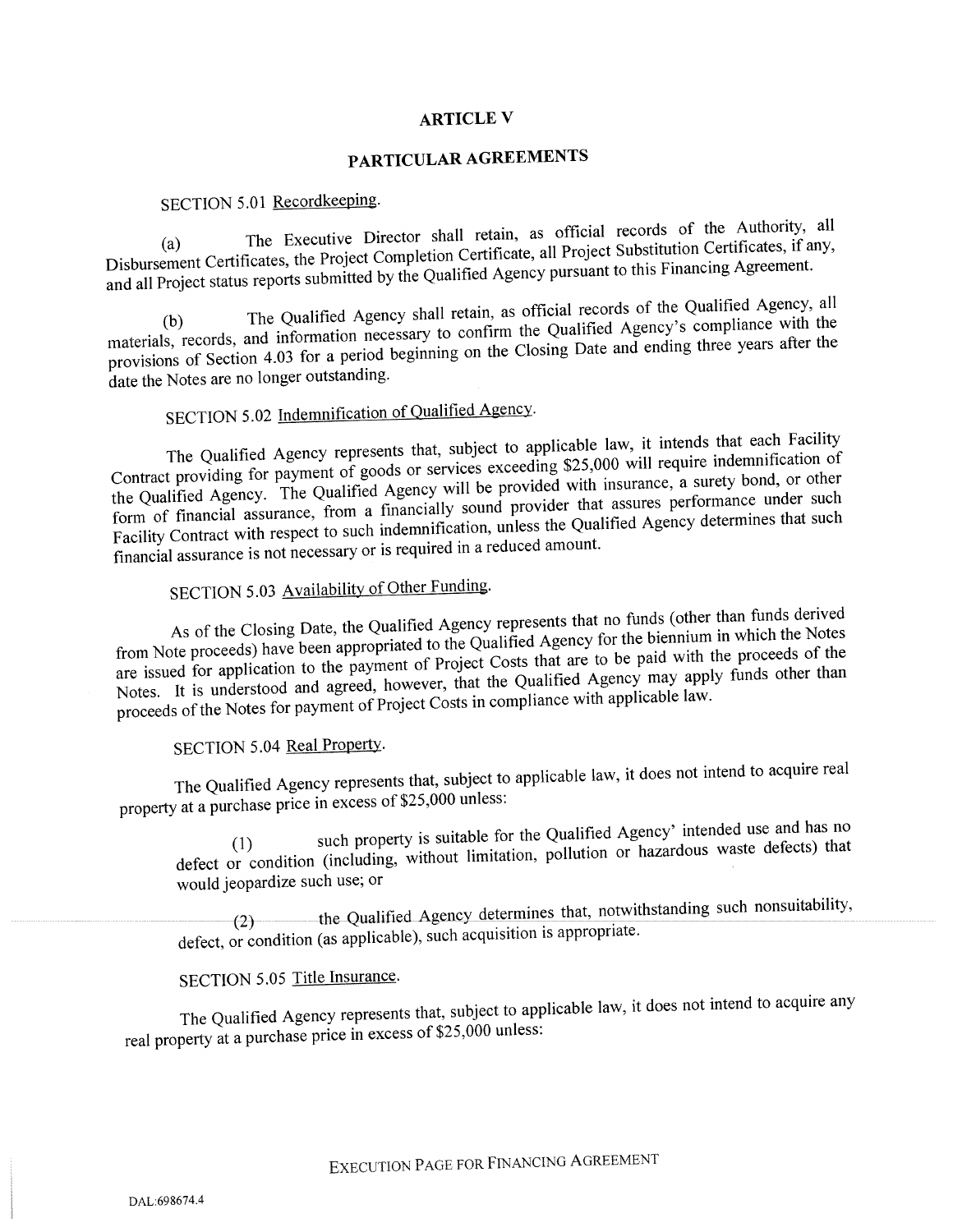the Qualified Agency' title to such property is insured by title insurance in an amount not less than the purchase price paid by the Qualified Agency, subject to standard printed exceptions, with only those changes thereto normally required by <sup>a</sup> prudent purchaser; or

(2) the Qualified Agency determines that the acquisition of such real property without such title insurance is appropriate.

## SECTION 5.06 Project Design.

The Qualified Agency represents that the Project has been (or will be) designed to satisfy all of the purposes that the Qualified Agency intends the Project to serve, and that the Qualified Agency has used (or will use) all reasonable efforts to design the Project so that the Project will be provided, and can be operated, at such reasonable cost as is consistent with applicable legal requirements and the sound business judgment of the Qualified Agency.

### ARTICLE VI

# MISCELLANEOUS PROVISIONS

# SECTION 6.01 Term of Agreement.

This Financing Agreement shall take effect upon its delivery by the parties hereto and shall remain in effect until the Notes have been fully paid or until no more periodic status reports are required from the Qualified Agency under this Financing Agreement, whichever is the later to occur.

## SECTION 6.02 Amendment.

The Authority and the Qualified Agency, by mutual agreement, may amend this Financing Agreement if, before the amendment takes effect:

the Qualified Agency obtains an opinion of its legal counsel to the effect that such amendment is permitted under the Agency Act and other law governing the Qualified Agency; and

(2) either of the following requirements is satisfied:

the Authority obtains an opinion of Bond Counsel to the effect that such amendment will not constitute an Event of Taxability, violate the Authorizing Law or the Resolution, or adversely affect the rights of the owners of the Notes thereunder, or

(B) the owners of at least <sup>a</sup> majority in aggregate principal amount of the outstanding Notes affected by such amendment consent thereto.

# SECTION 6.03 Notices and Other Communications.

Notices, certificates, approvals, and other communications under this Financing Agreement shall be in writing and delivered by United States mail, postage paid, by telex, telegram, or other electronic transmission, or by express or persona<sup>l</sup> delivery, addressed as follows: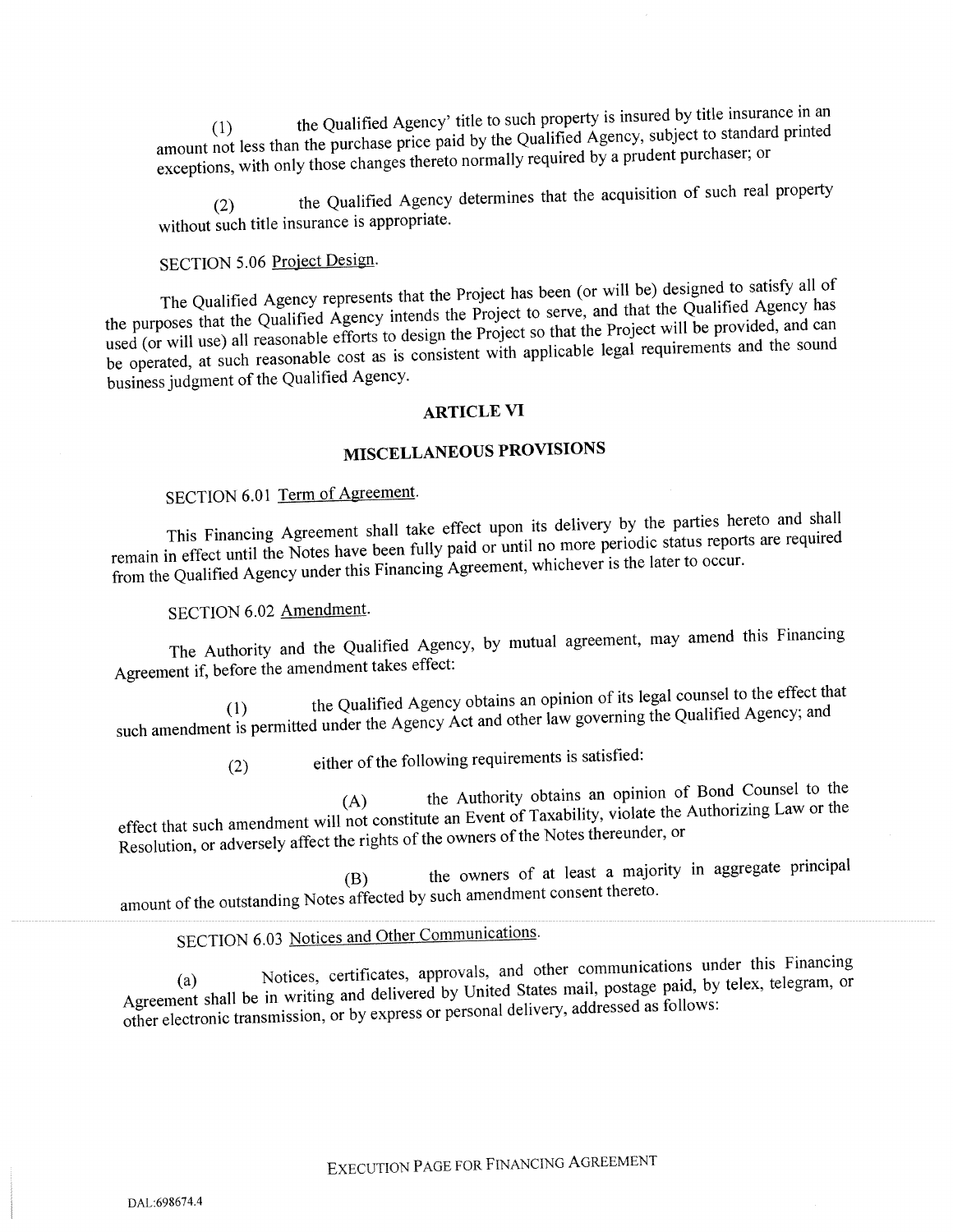(1) ifto the Qualified Agency:

Texas Facilities Commission 1711 San Jacinto Blvd. Austin, Texas 78701 Attention: Executive Director

 $(2)$  if to the Authority:

Texas Public Finance Authority <sup>300</sup> West 15th Street, Suite <sup>411</sup> Austin, Texas 78701 Attention: Executive Director

(3) ifto the Comptroller:

Comptroller of Public Accounts of the State of Texas 208 East  $10^{th}$  Street Austin, Texas 78701 Attention: Chief Investment Officer

Any such party may designate any additional or different address to which communications under this Financing Agreement shall be delivered by <sup>g</sup>iving at least five days' advance notice thereof to the affected party.

(c) Any communication delivered by mail in compliance with this section is deemed to have been delivered as of the date of deposit in the mail.

A provision of this Financing Agreement that provides for a different method of giving notice or otherwise conflicts with this section supersedes this section to the extent of the conflict.

SECTION 6.04 Exclusive Benefit.

This Financing Agreement shall inure to the exclusive benefit of and be binding on the Authority, the Qualified Agency, and their respective successors.

SECTION 6.05 Severability.

If any part of this Financing Agreement is ruled unenforceable by <sup>a</sup> court of competent jurisdiction, this Financing Agreement shall remain operable to the fullest extent possible under the application of such ruling.

SECTION 6.06 Conflict with Memorandum.

In the event of <sup>a</sup> conflict between this Financing Agreement and the Memorandum, this Financing Agreement shall supersede the Memorandum to the extent of the conflict.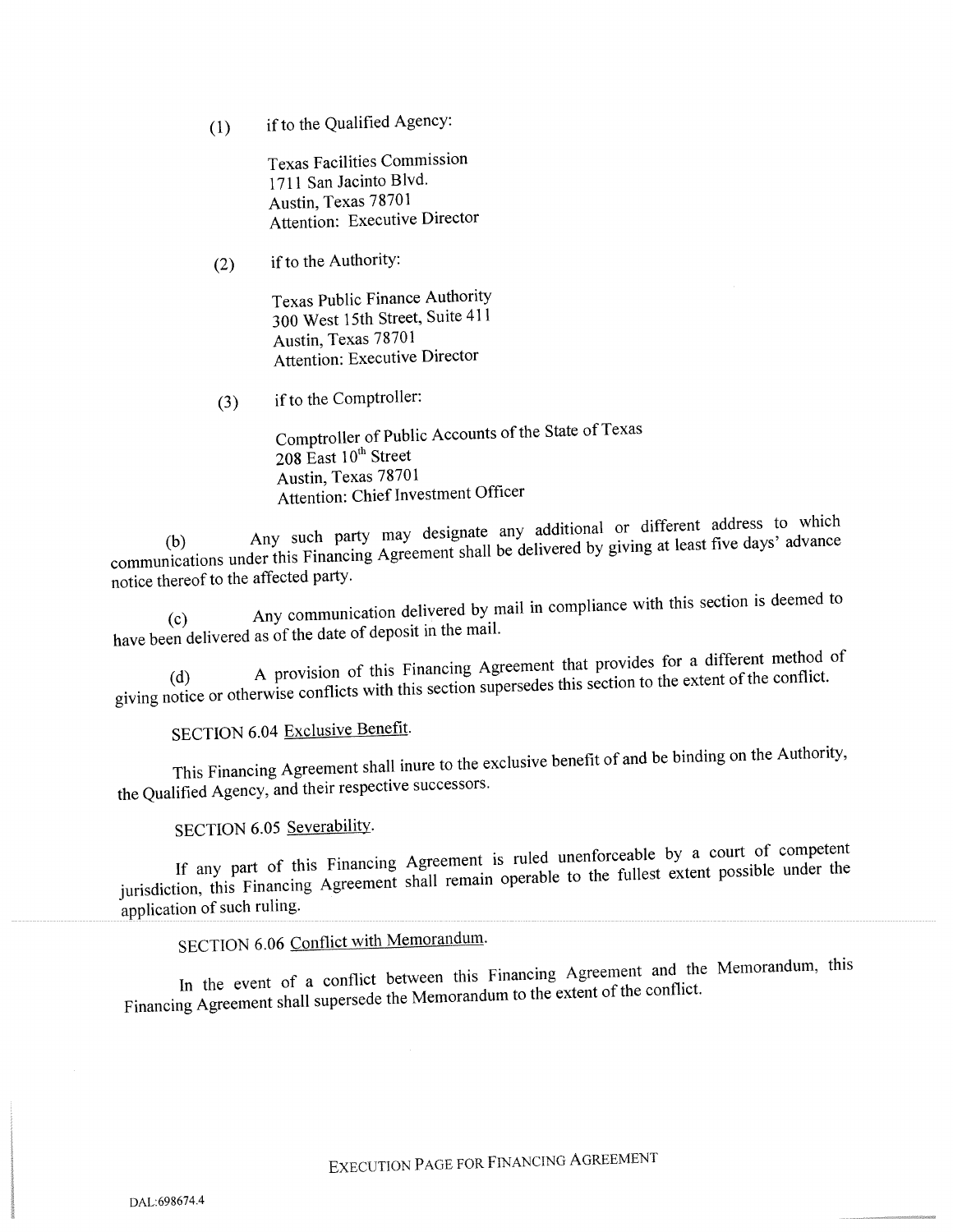SECTION 6.07 Counterparts.

This Financing Agreement may be executed in multiple counterparts, each of which shall be an original and all of which shall constitute one and the same document.

SECTION 6.08 Governing Law.

This Financing Agreement shall be governe<sup>d</sup> by and construed in accordance with the laws of the State.

IN WITNESS WHEREOF, the parties have caused this Financing Agreement to be executed by their respective duly authorized officers as of the date first above written.

# TEXAS PUBLIC FINANCE AUTHORITY

By Executive Director

TEXAS FACILITIES COMMISSION By:  $\qquad \qquad \qquad$ 

Name: Terry Keel Executive Director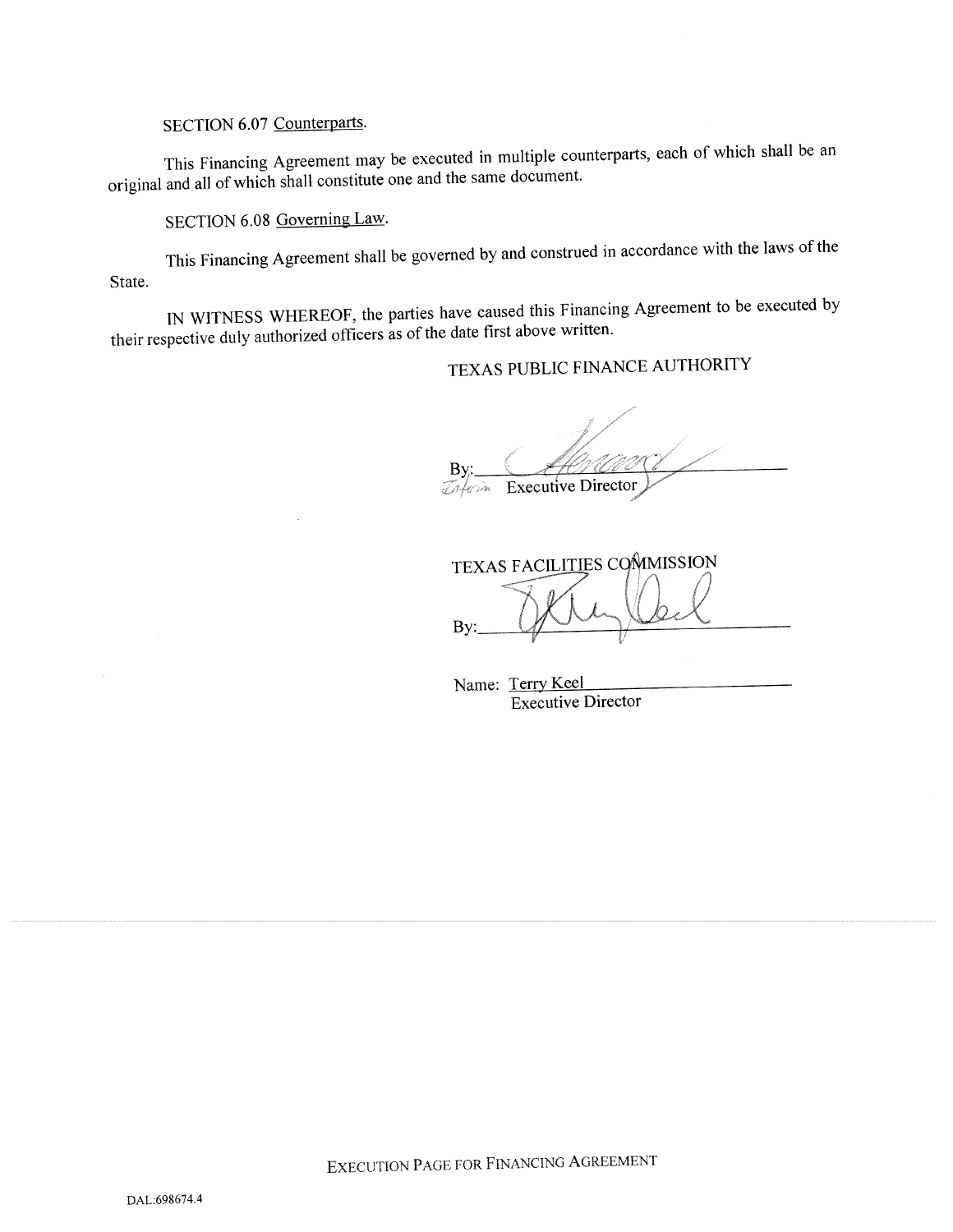## EXHIBIT A TO THE FINANCING AGREEMENT

# DESCRIPTION OF THE PROJECT

# (PREPARED BY TFC)

| PROJECT COMPONENT                               |                                                                                                                                                                                                                                                                       |             | <b>ESTIMATED</b><br><b>USEFUL</b><br><b>LIFE</b> |  |
|-------------------------------------------------|-----------------------------------------------------------------------------------------------------------------------------------------------------------------------------------------------------------------------------------------------------------------------|-------------|--------------------------------------------------|--|
| <b>Facility</b>                                 | <b>Project Description</b>                                                                                                                                                                                                                                            |             |                                                  |  |
| Lorenzo De Zavala<br>Archives and Library       | Install fire sprinkler system at 7th floor of stacks that is currently<br>unprotected.                                                                                                                                                                                | \$220,000   | $25$ Years                                       |  |
| <b>Building</b><br>Central Services<br>Building | Replace motor control center and upgrade outside air system,<br>chiller automation, and cooling tower filtration systems. Eliminate<br>code violation in electrical room.                                                                                             | \$49,500    | 20 Years                                         |  |
| <b>Central Services</b><br>Annex                | Repair sewer piping, chiller and ductwork.                                                                                                                                                                                                                            | \$405,000   | 20 Years                                         |  |
| <b>Insurance Building</b>                       | Repair and upgrade hot and chilled water mechanical systems.<br>Replace main air handling unit, building controls and outside air intake<br>system. Replace exterior windows at full perimeter of building. Repair<br>vertical accent panels at exterior of building. | \$225,100   | 20 Years                                         |  |
| <b>Insurance Annex</b>                          | Replace chilled water piping and associated components.                                                                                                                                                                                                               | \$75,000    | 20 Years                                         |  |
| Lyndon B. Johnson<br>Building                   | Replace obsolete and failing air handling units at tower floors.<br>Provide temporary air conditioning while units are being replaced.<br>Replace water distribution pumps.                                                                                           | \$270,000   | 20 Years                                         |  |
| <b>Price Daniel Building</b>                    | Replace existing heat generating system in its entirety. Replace<br>existing pneumatic controls with digital controls. Replace ductwork at<br>basement.                                                                                                               | \$96,500    | 20 Years                                         |  |
| Robert E. Johnson<br>Building                   | Replace obsolete and failing controls system. Replace existing<br>cooling tower and associated controls systems. Repair failing<br>expansion joint covers. Improve and expand security system.                                                                        | \$3,055,000 | 20 Years                                         |  |
| Stephen F. Austin<br><b>Building</b>            | Repair and replace domestic water piping system. Replace vertical<br>sanitary waste stack serving all central core restrooms. Repair<br>cooling tower and support platform.                                                                                           | \$33,500    | 20 Years                                         |  |
| Sam Houston Building                            | At Central Physical Plant install building controls and mapping<br>upgrade. Install new chilled water system pump bypass and upgrade<br>in-line pumps. Replaces multiple valves and sensors. Replace<br>existing and failing roof mounted air handler.                | \$99,500    | 20 Years                                         |  |
| <b>State Records Building</b>                   | Replace existing boiler.                                                                                                                                                                                                                                              | \$10,000    | 20 Years                                         |  |
| E.O. Thompson<br><b>Building</b>                | Replace all existing exterior windows and doors. Install new<br>security system.                                                                                                                                                                                      | \$736,000   | 20 Years                                         |  |
| William B. Travis<br>Building                   | Replace obsolete and failing lighting at first and second floors.                                                                                                                                                                                                     | \$10,000    | 20 Years                                         |  |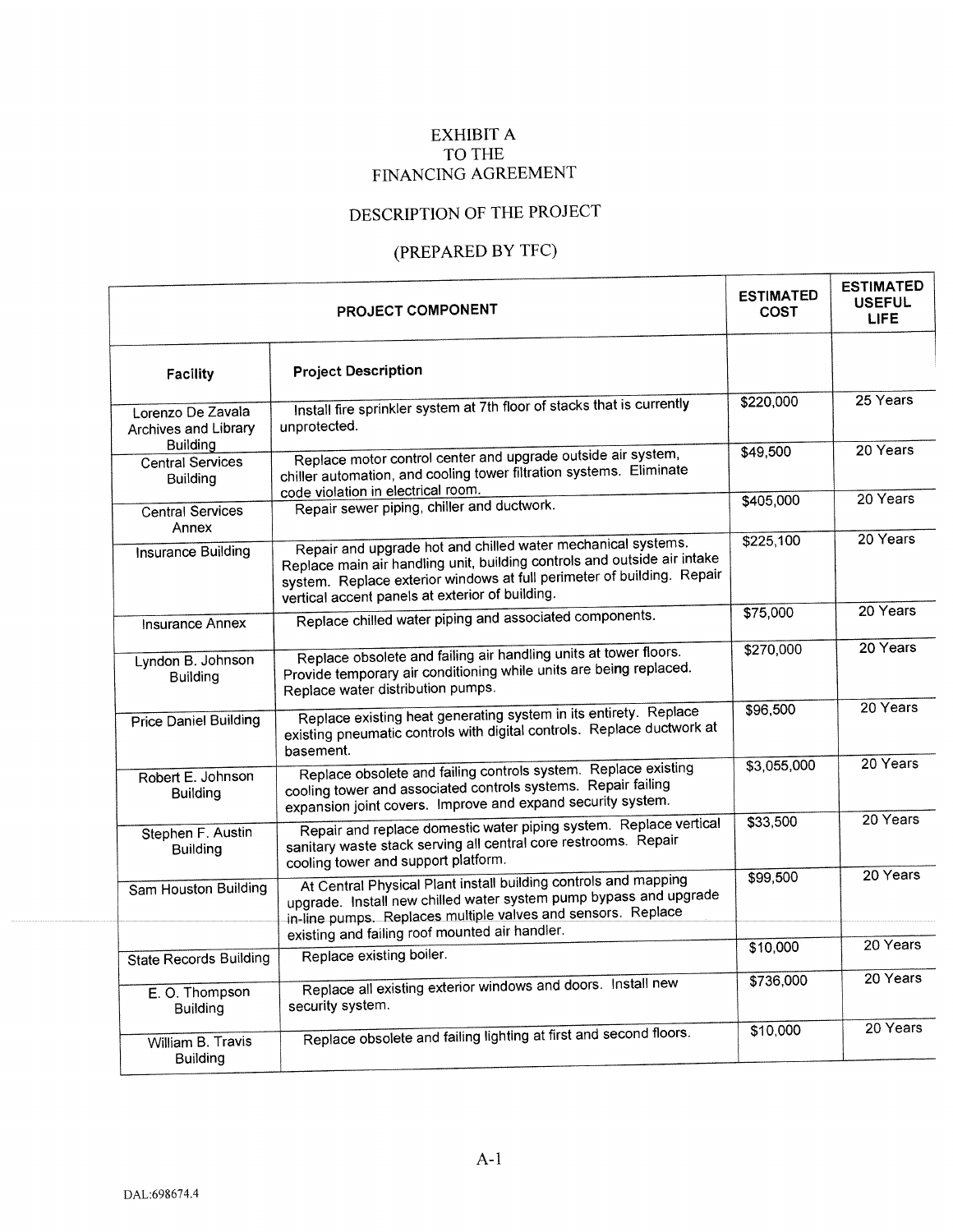|                                                                                                                                                                                                                                                                                                                                         |                                                                                                                                                                                                                                                                                  | \$4,425,000  | 20 Years |
|-----------------------------------------------------------------------------------------------------------------------------------------------------------------------------------------------------------------------------------------------------------------------------------------------------------------------------------------|----------------------------------------------------------------------------------------------------------------------------------------------------------------------------------------------------------------------------------------------------------------------------------|--------------|----------|
| William P. Clements<br><b>Building</b>                                                                                                                                                                                                                                                                                                  | Replace two existing chillers, air terminal boxes and outside air<br>intake systems. Replace existing electrical generator and associated<br>transfer switches. Replace existing exterior sliding door with revolving<br>doors. Replace sidewalks.                               |              |          |
| <b>Brown Heatly Building</b>                                                                                                                                                                                                                                                                                                            | Replace 3 existing chillers, one boiler, and building controls system<br>that are beyond their useful life. Replace existing lighting system with<br>energy efficient fluorescent lighting.                                                                                      |              | 20 Years |
| Dept. of Assistive and<br>Rehabilitative Services<br><b>Administration Building</b>                                                                                                                                                                                                                                                     | Replace existing building controls system                                                                                                                                                                                                                                        | \$200,000    | 20 Years |
| Dept of State Health<br>Services Old Plant<br><b>Building</b>                                                                                                                                                                                                                                                                           | Replace roofing. Upgrade physical plant to include replacement of<br>one existing chiller; multiple pumps; VFDs; and condenser water<br>piping. Replace cooling tower. Install new main switchgear and                                                                           | \$5,382,000  | 20 Years |
| Robert D. Moreton<br><b>Building</b>                                                                                                                                                                                                                                                                                                    | transformers.<br>Replace two existing chiller and associated pumps.                                                                                                                                                                                                              | \$69,960     | 20 Years |
| John H. Winters<br><b>Building</b>                                                                                                                                                                                                                                                                                                      | Complete data center air conditioning and electrical redundancy<br>improvements begun under the FY 12-13 deferred maintenance<br>program. Upgrade security and re-seal exterior building joints.                                                                                 | \$635,000    | 20 Years |
| Repair air conditioning system at kitchen in Building A. Replace<br>TX Commission on<br>leaking roof at Building B. Replace existing obsolete and failing<br><b>Environmental Quality</b><br>security system at all five buildings.<br>Park 35 Buildings                                                                                |                                                                                                                                                                                                                                                                                  | \$1,550,000  | 20 Years |
| Replace five chillers and building controls systems that serve all<br>William P. Hobby<br>three towers. Replace lighting system at all three towers that is<br><b>Building</b><br>overloaded and has already caused some minor fires. Replace<br>obsolete and failing security system.                                                  |                                                                                                                                                                                                                                                                                  | \$4,925,400  | 20 Years |
| Carlos F. Truan<br>Natural Resource                                                                                                                                                                                                                                                                                                     | Replace rusted and water damaged ductwork.                                                                                                                                                                                                                                       | \$5,000      | 20 Years |
| Center<br>El Paso State Office<br><b>Building</b>                                                                                                                                                                                                                                                                                       | Replace DX system compressors and VFDs and motors at cooling<br>tower. Replace existing interior lighting and branch wiring.                                                                                                                                                     | \$107,000    | 20 Years |
| Elias Ramirez Building                                                                                                                                                                                                                                                                                                                  | Replace existing underground electrical feed that allows ground<br>water to enter into electrical gear.                                                                                                                                                                          | \$50,000     | 20 Years |
| Fort Worth State<br><b>Office Building</b>                                                                                                                                                                                                                                                                                              | Replace existing exterior storefront doors that are failing and not<br>closing properly.                                                                                                                                                                                         | \$15,000     | 20 Years |
| Renovate existing unoccupied shell space at 4th floor into office<br>Lyndon B. Johnson<br>space. Improvements will include new restrooms, mechanical,<br><b>Building</b><br>electrical, and fire protection systems. Renovation of the floor will<br>allow for relocation of state agencies from lease space into state<br>owned space. |                                                                                                                                                                                                                                                                                  | \$3,031,000  | 20 Years |
| Various State<br>Buildings -<br>Accessibility                                                                                                                                                                                                                                                                                           | Bring Park 35 Buildings D and E into compliance with the current<br>state accessibility code including improvements to the entry path and<br>all restrooms. Bring the WBT Building in greater compliance with<br>current accessibility code by renovating six sets of restrooms. | \$450,540    | 20 Years |
|                                                                                                                                                                                                                                                                                                                                         |                                                                                                                                                                                                                                                                                  | \$31,031,000 |          |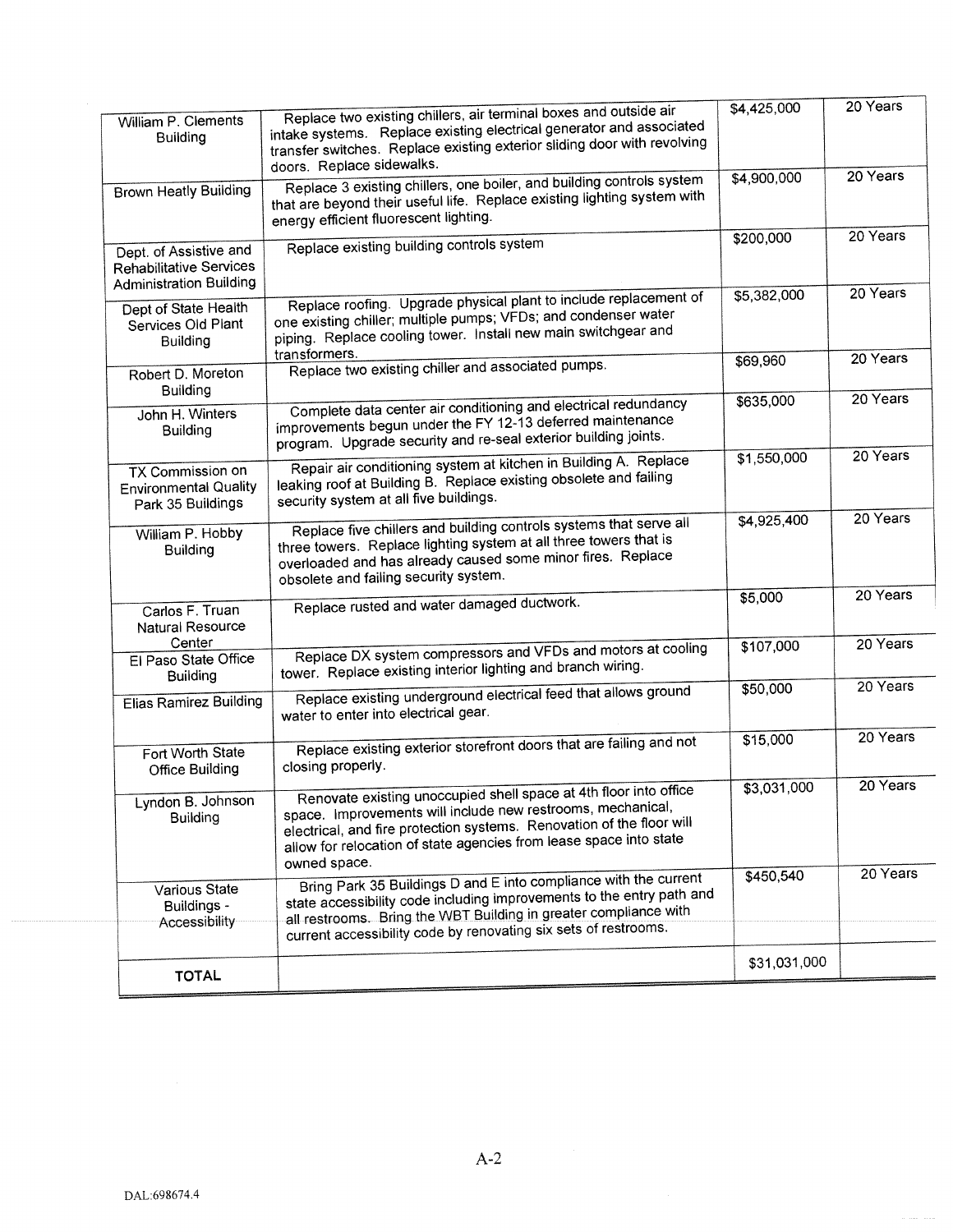## EXHIBIT B TO THE FINANCING AGREEMENT

# PROJECT COMPLETION SCHEDULE

# (PREPARED BY TFC; GENERALLY, THE EXPENDITURE PERIODS ARE CONSECUTIVE SIX-MONTH PERIODS TO A 24 MONTH TOTAL TO FOLLOW THE CONSTRUCTION PROJECT SPENDING REQUIREMENTS FOR EXEMPTION FROM ARBITRAGE REBATE)

| <b>EXPENDITURE PERIOD</b> | <b>PROJECTED</b><br><b>PROJECT</b><br><b>EXPENDITURES</b><br><b>EACH PERIOD</b> |
|---------------------------|---------------------------------------------------------------------------------|
| <b>FEB 2014</b>           | \$205,634                                                                       |
| <b>MAR 2014</b>           | \$205,634                                                                       |
| APR 2014                  | \$548,576                                                                       |
| MAY 2014                  | \$548,576                                                                       |
| <b>JUN 2014</b>           | \$517,794                                                                       |
| <b>JUL 2014</b>           | \$517,794                                                                       |
| <b>AUG 2014</b>           | \$806,612                                                                       |
| <b>SEP 2014</b>           | \$796,133                                                                       |
| <b>OCT 2014</b>           | \$1,018,896                                                                     |
| <b>NOV 2014</b>           | \$1,034,440                                                                     |
| <b>DEC 2014</b>           | \$1,066,440                                                                     |
| <b>JAN 2015</b>           | \$2,494,716                                                                     |
| <b>FEB 2015</b>           | \$2,455,116                                                                     |
| <b>MAR 2015</b>           | \$2,099,060                                                                     |
| <b>APR 2015</b>           | \$1,920,319                                                                     |
| <b>MAY 2015</b>           | \$1,918,519                                                                     |
| <b>JUN 2015</b>           | \$1,804,041                                                                     |
| <b>JUL 2015</b>           | \$1,789,351                                                                     |
| <b>AUG 2015</b>           | \$1,789,351                                                                     |
| <b>SEP 2015</b>           | \$1,783,938                                                                     |
| <b>OCT 2015</b>           | \$1,783,938                                                                     |
| <b>NOV 2015</b>           | \$1,783,938                                                                     |
| <b>DEC 2015</b>           | \$1,783,938                                                                     |
| <b>JAN 2016</b>           | \$119,416                                                                       |
| <b>FEB 2016</b>           | \$119,416                                                                       |
| MAR 2016                  | \$119,414                                                                       |
| TOTAL                     | \$31,031,000                                                                    |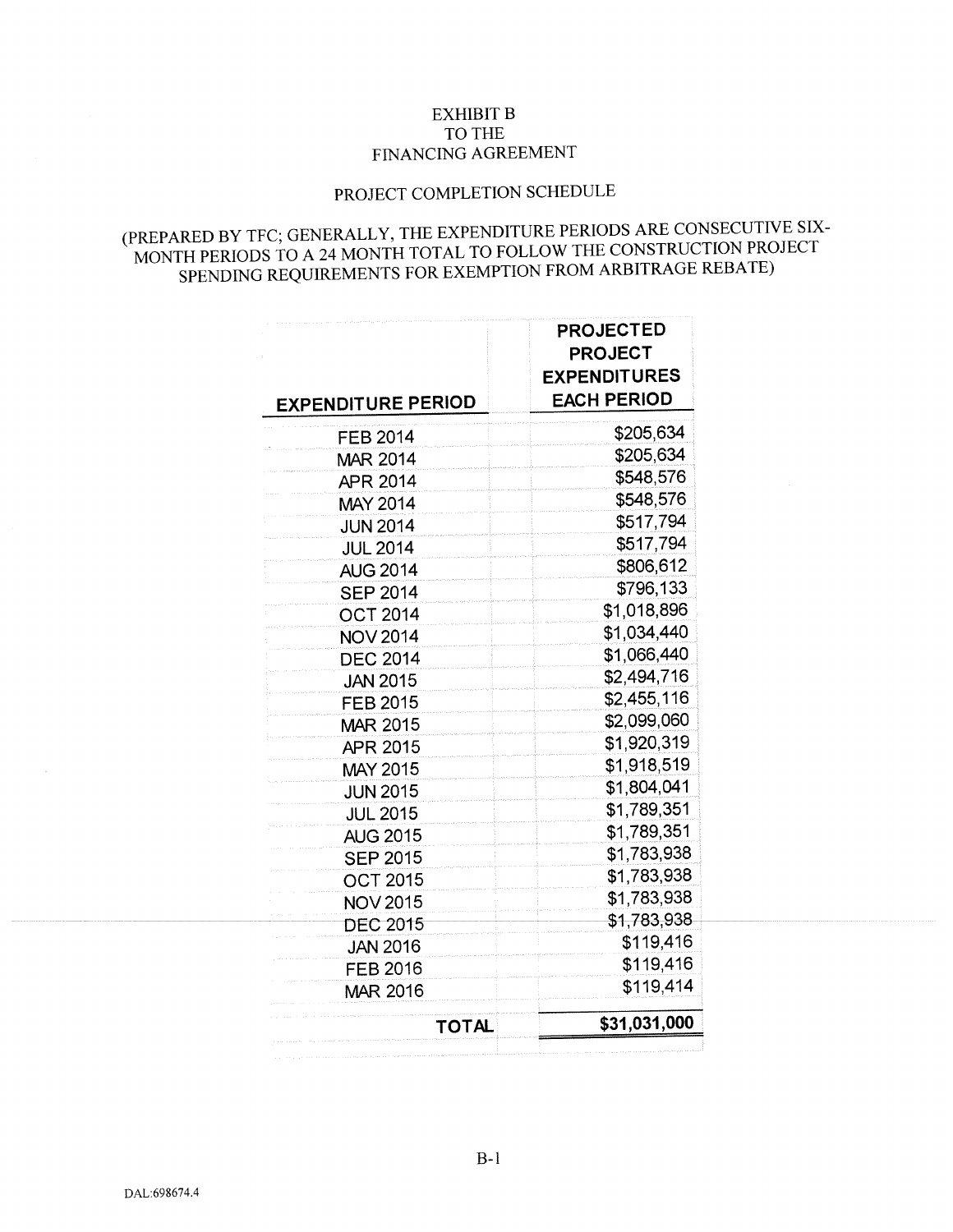## EXHIBIT C TO THE FINANCING AGREEMENT

# GOVERNMENTAL PROJECT APPROVALS

As of the Closing Date, the following licenses, permits, and other governmental approvals necessary to complete the Project have not been obtained (Describe each such approval (e.g., utility easement), stating for each (1) the identity of the Project facility (or facilities) for which such approval is required, (2) the primary requirements necessary to obtain such approval, and (3) the date that such required, (2) the primary requirements necessary to obtain such approval, and (3) the date that such approva<sup>l</sup> is expected to be obtained):

[None]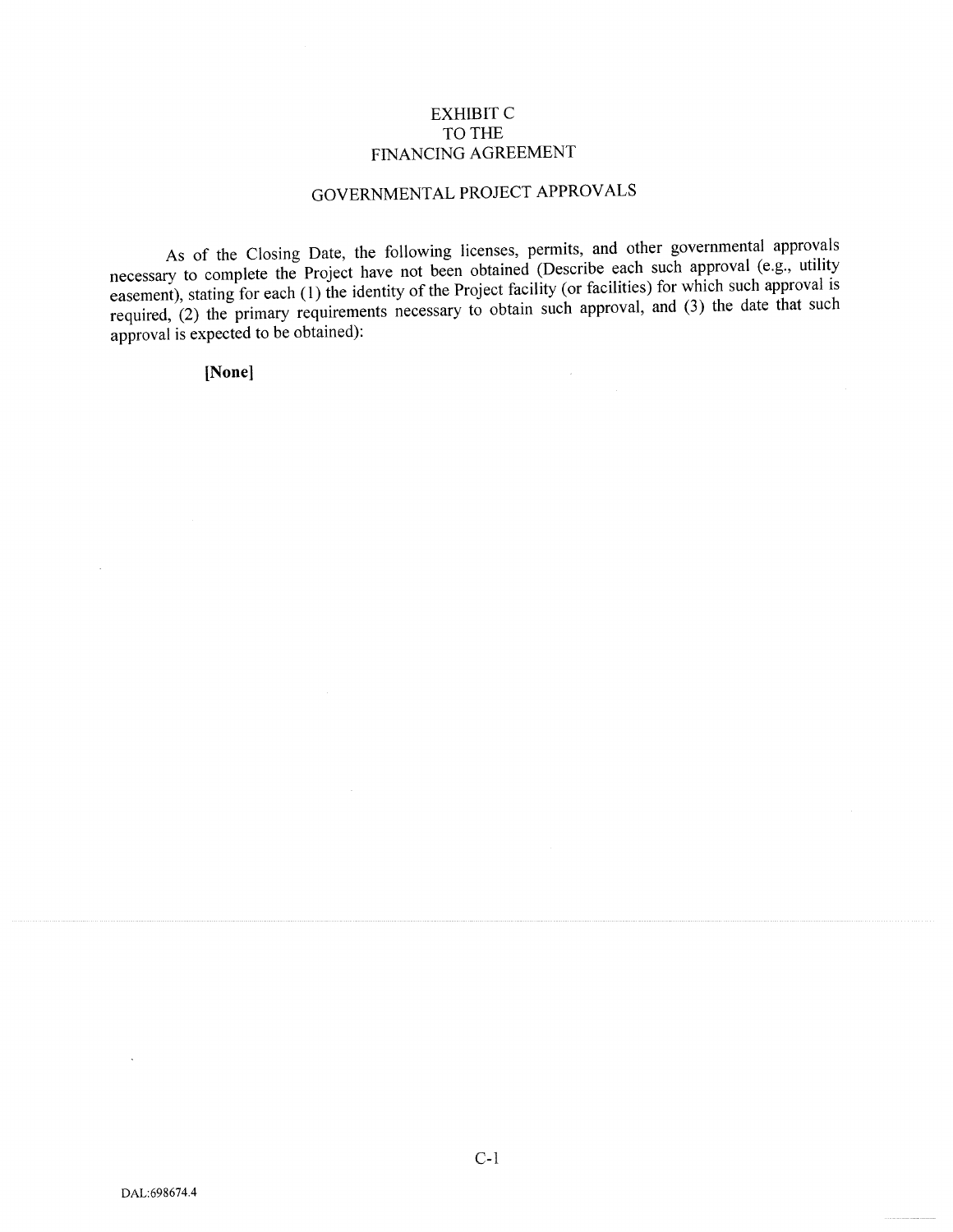## EXHIBIT D TO THE FINANCING AGREEMENT

## FORM OF DISBURSEMENT CERTIFICATE

#### DISBURSEMENT CERTIFICATE

The undersigned hereby certifies, on behalf of the Texas Facilities Commission (the "Qualified Agency"), as follows:

(a) The capitalized terms in this Certificate that are not herein defined shall have the meanings defined in the Financing Agreement, dated as of January 10, 2014, between the Qualified Agency and the Texas Public Finance Authority.

(b) The Qualified Agency (Agency No.  $\overline{303}$ ) requests disbursement from the Project Fund to pay Project Costs in the aggregate amount of  $\frac{1}{2}$ . The aggregate of all disbursements (including this disbursement) from the Project Fund requested by the Qualified Agency to date is  $\mathbb{S}^-$ 

(c) Except as previously disclosed in writing to the Executive Director, the Qualified Agency is not in breach of any representation, warranty, or agreemen<sup>t</sup> in the Financing Agreement.

(d) The Qualified Agency reasonably expects to submit paymen<sup>t</sup> vouchers, in the aggregate amount of the disbursements requested by this Certificate, for the payment of the Project Costs for which disbursement is requested.

(e) For each item of Project Costs for which <sup>a</sup> disbursement of funds is requested, state the following information [attach separate sheet if necessary]:

| Program<br>Cost<br>Account | Appropriated<br>Fund No.<br>(D22 Profile) | Agency Fund<br>No.<br>(D23 Profile) | Agency<br>General<br>Ledger<br>Account | Appropriation<br>Year | Amount of<br>Disbursement | Project<br>Identification |
|----------------------------|-------------------------------------------|-------------------------------------|----------------------------------------|-----------------------|---------------------------|---------------------------|
|----------------------------|-------------------------------------------|-------------------------------------|----------------------------------------|-----------------------|---------------------------|---------------------------|

IN WITNESS WHEREOF, the undersigned executes this Certificate on the date shown below.

## TEXAS FACILITIES COMMISSION

By:\_\_\_\_\_\_\_\_\_\_\_\_\_\_\_\_\_\_\_\_\_\_\_\_\_\_\_\_\_\_\_\_\_\_ Authorized Agency Representative Date: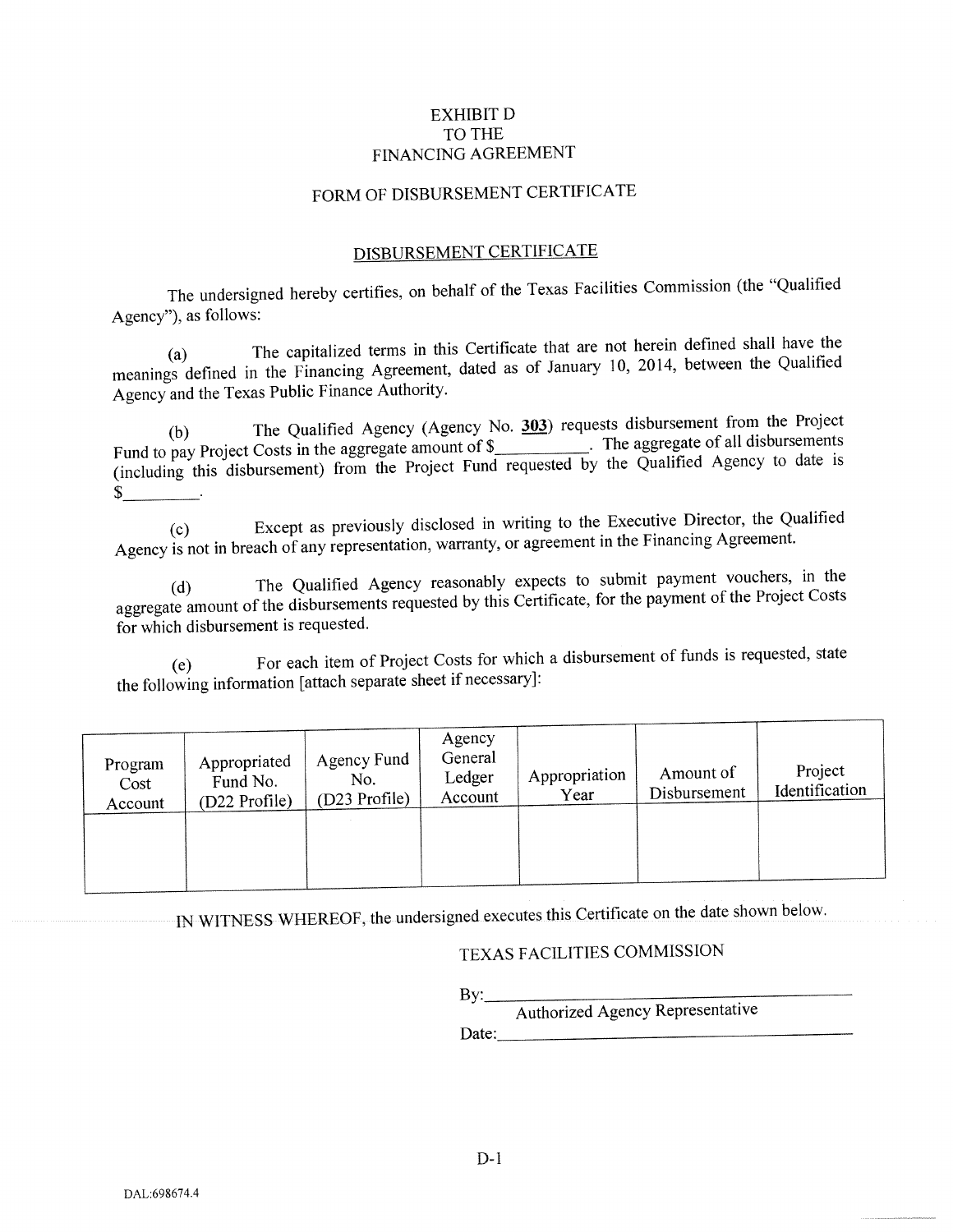## EXHIBIT E TO THE FINANCING AGREEMENT

# MONTHLY STATUS REPORT INFORMATION

The monthly status repor<sup>t</sup> prepare<sup>d</sup> by the Qualified Agency pursuan<sup>t</sup> to this Financing Agreement shall contain the following information with respec<sup>t</sup> to the Project:

- (1) identity of the Project Components (name, ID no., etc.) and the original date on which such Project Components were first financed hereunder;
- (2) fund number(s);
- (3) the budget amount for the Project Components (including adjustments, if any);
- (4) description of work category;
- (5) amount expended for reporting month;
- (6) total amount expended to date;
- (7) amount encumbered;
- (8) available balance;
- (9) percen<sup>t</sup> work complete;
- (10) percen<sup>t</sup> funds expended; and
- (11) narrative identifying any problems (including, without limitation, delays and cost overruns) and indicating whether such problems will substantially alter the work schedule or costs.
- (12) identify any use of the Project or facilities by any Person other than <sup>a</sup> state or local governmental unit.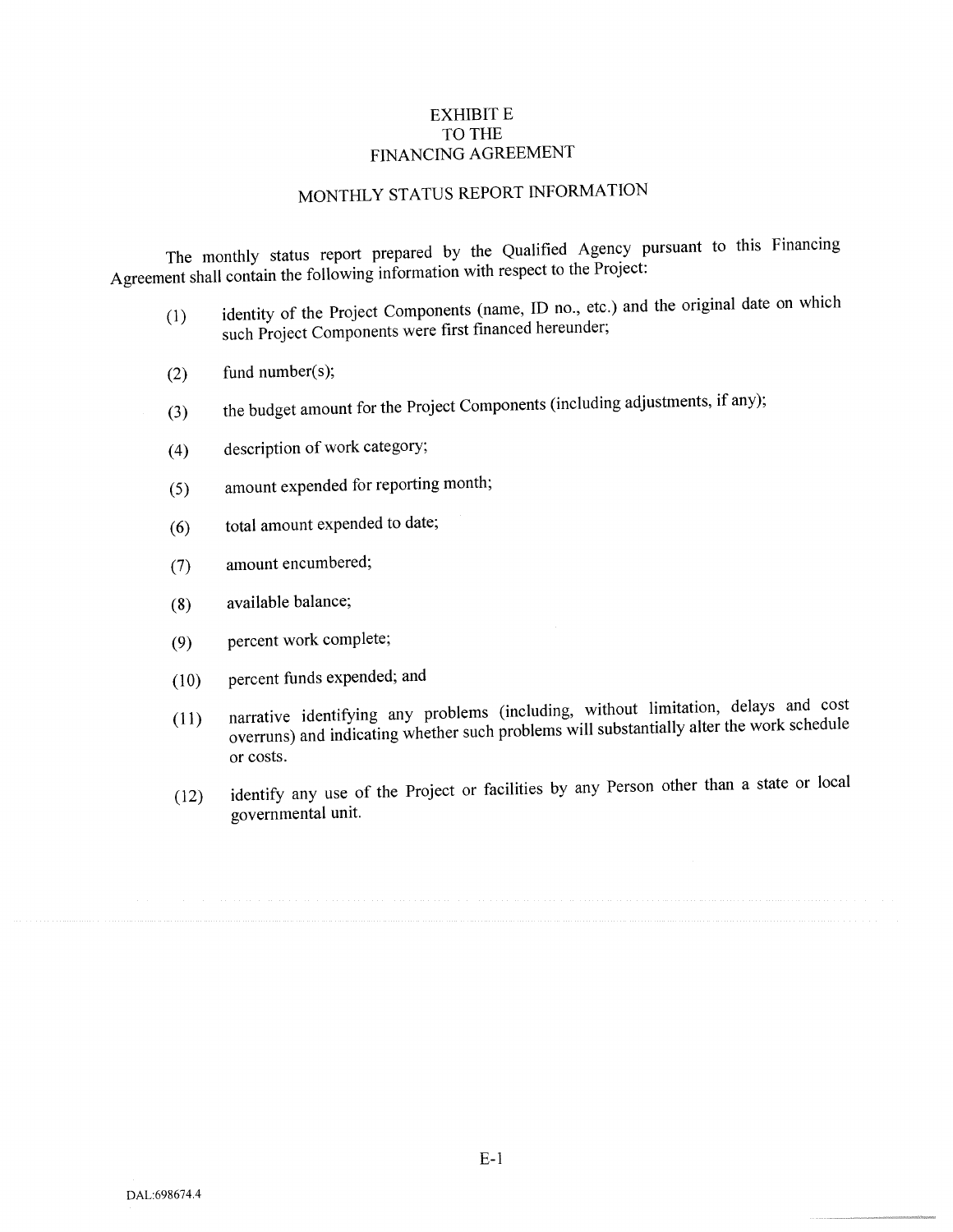### EXHIBIT F TO THE FINANCING AGREEMENT

## FORM OF PROJECT COMPLETION CERTTFICATE

## PROJECT COMPLETION CERTIFICATE

FUND NO.

The undersigned hereby certifies, on behalf of the Texas Facilities Commission (the "Qualified Agency"), as follows:

(a) The capitalized terms in this Certificate that are not herein defined shall have the meanings defined in the Financing Agreement, dated as of \_\_\_\_\_\_\_\_\_\_\_\_\_\_\_\_\_\_\_\_\_\_\_, between the Qualified Agency and the Texas Public Finance Authority.

(b) The Project was completed on (or no further proceeds of the Notes are to be expended for Project Costs as of) \_\_\_\_\_\_\_\_\_\_\_\_\_\_\_\_\_\_\_*[insert date]* 

(c) Except for \$\_\_\_\_\_\_\_\_\_\_\_\_ (the "Retainage"), all Project Costs that have been incurred have been paid, and no further disbursements from the Project Fund for the payment of Project Costs will be necessary.

(d) The Retainage is sufficient to pay all claims (1) for the paymen<sup>t</sup> of any Project Costs that are not presently due, and (2) for the payment of any Project Costs the liability for which is being contested or disputed by the Qualified Agency.

IN WITNESS WHEREOF, the undersigned executes this Certificate on the date shown below.

## TEXAS FACILITIES COMMISSION

By:\_\_\_\_\_\_\_\_\_\_\_\_\_\_\_\_\_\_\_\_\_\_\_\_\_\_

Authorized Agency Representative

Date:

F-i